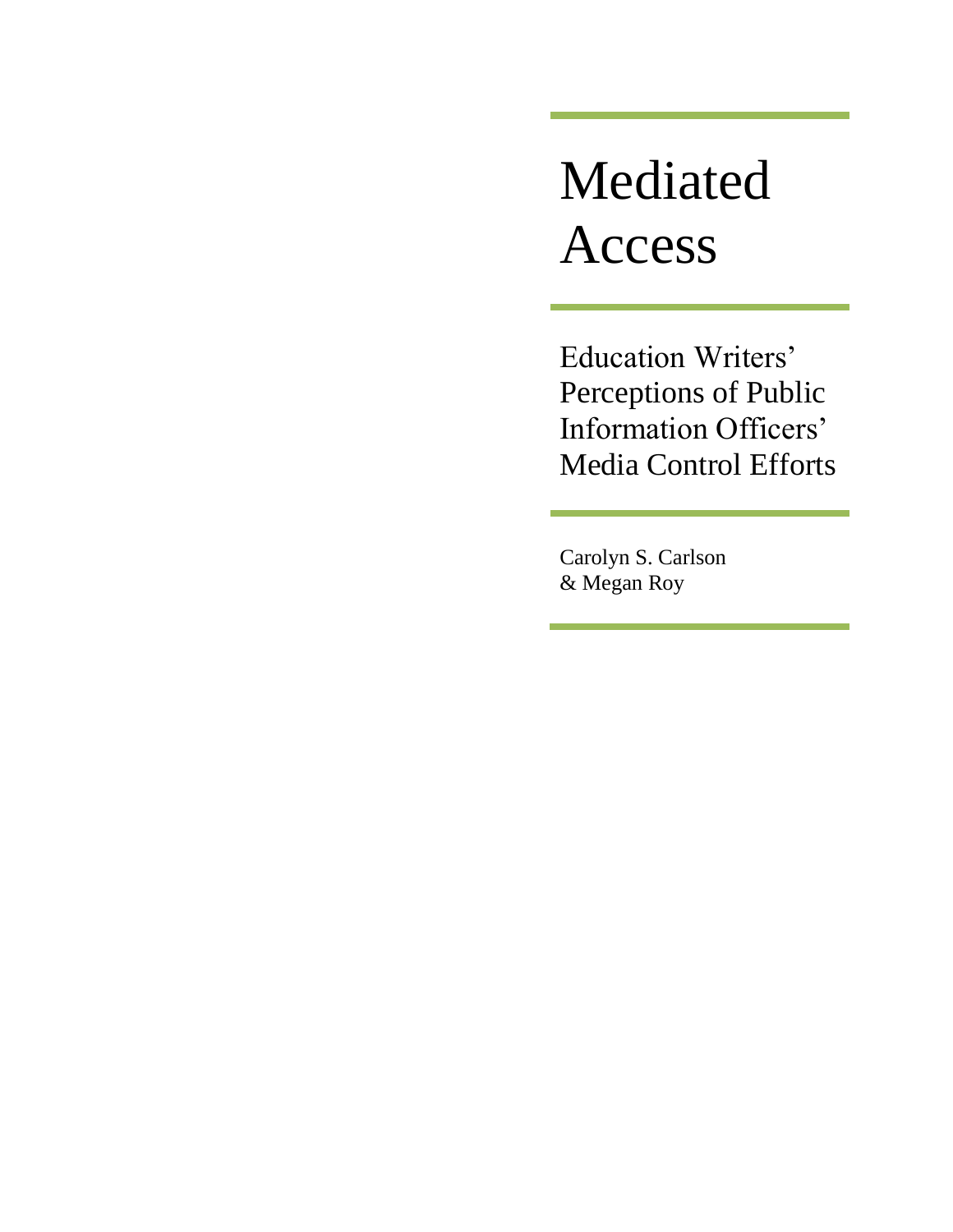#### **SUMMARY**

A survey of journalists who cover education found that information flow in the United States is highly regulated by public information officers, to the point where most reporters considered the control to be a form of censorship and an impediment to providing information to the public. According to a survey of 190 reporters who cover K-12, higher education and state and federal departments of education, conducted by the Education Writers Association in October and November 2013, journalists indicated that public information officers often require pre-approval for interviews, decide who reporters get to interview and often monitor interviews. Sometimes they will prohibit interviews altogether. Education writers overwhelmingly agreed with the statement that "the public was not getting all the information it needs because of barriers agencies are imposing on journalists' reporting practices."

#### **STUDY SAMPLE**

The survey was conducted online Oct. 21, 2013, through Nov. 11, 2013. The 1,591 journalist members of the Education Writers Association were e-mailed an initial message and four follow-up messages over the course of three weeks to recruit them to take the survey. In all, 190 respondents completed the survey. Ninety-one percent (n=171) were full-time journalists, six were part-time and ten were freelancers. The largest number worked for mid-sized daily newspapers (26.1%, n=49) and the next largest worked for small newspapers (22.9%, n=44), large newspapers (19.7%,  $n=37$ ) and online only outlets (12.2%,  $n=26$ ). The rest worked for weeklies, magazines, wire services or radio. There were no television respondents.

A third of the journalists said their beat was K-12 (30.1%, n=56), while 38 said they covered K-12 plus higher education (20.4%), and 53 said they covered all education entities (28.5%). A smaller number (n=24) said they covered higher education only (12.9%) and 15 said they covered K-12 plus state and federal education agencies (8.1%). Almost half of the respondents had between three and 10 years experience as a reporter (n=74, 43.8%), and more than a quarter had more than 20 years experience as a professional journalist (n=47, 27.8%). The same number had 11 to 20 years experience as had less than three years experience (n=24, 14.2%). Three-quarters of the respondents were women (75.1%, n=127, male n=49, 24.9%). Respondents ranged in age from 21 to 79, with a mean age of 38.0 and a median age of 36.

The margin of error of the study is plus or minus 6.7 percent.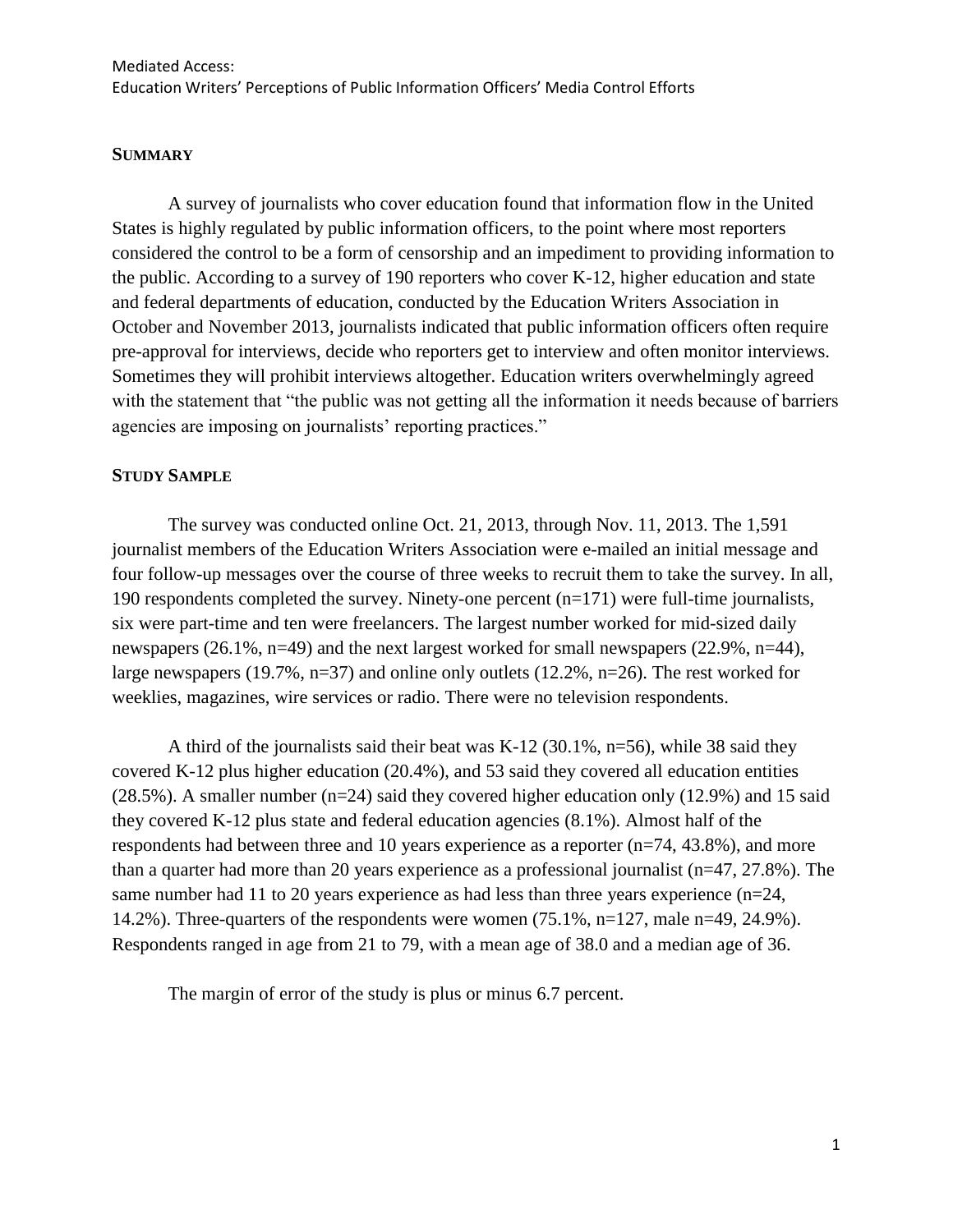#### **SUMMARY FINDINGS**

The surveyed journalists overwhelmingly reported barriers to getting information because of public information officers, or sometimes school administrators, controlling interviews. In particular:

- **Prohibition:** Although most say it rarely or never happens, about a quarter of the education writers say they have been outright prohibited from interviewing school, department and institution employees at least some of the time (25.1%, n=44). Five reporters said it happened all the time (2.9%) and eight said it happened most of the time  $(4.6\%)$ .
	- o Usually, according to 38 reporters, the PIO, principal or superintendent will intervene to stop them from interviewing a particular person.
	- o Twenty reporters said some employees, particularly teachers, are just prohibited from talking to them.
	- o Twenty-three reporters said what happens is people they need to talk to are suddenly "unavailable" for interviews.
- **Response:** Most of the time PIOs respond quickly to requests for interviews (48.1%, n=88), although more than a third said a quick response happened only some of the time  $(35.5\%, n=65)$ .
	- o Sometimes it takes multiple requests to get a useful response from the public information office to requests for information and interviews (42.3%, n=74); for 39 reporters multiple requests are the norm (most of the time 22.3%) but multiple requests are required only rarely for 45 reporters (25.7%).
	- o It's rare that a PIO would ignore a request until after deadline for 42.6 percent  $(n=78)$ , while 31.7 percent says they get ignored some of the time  $(n=58)$  and 10.4 percent says it happens all the time (n=19).
- **Routing:** Three-quarters of reporters say their requests for interviews are forwarded to public information officers for selective routing to whomever the PIOs want (15.1%,  $n=26$  all the time,  $22.1\%$ ,  $n=38$  most of the time and  $39.5\%$ ,  $n=68$  some of the time).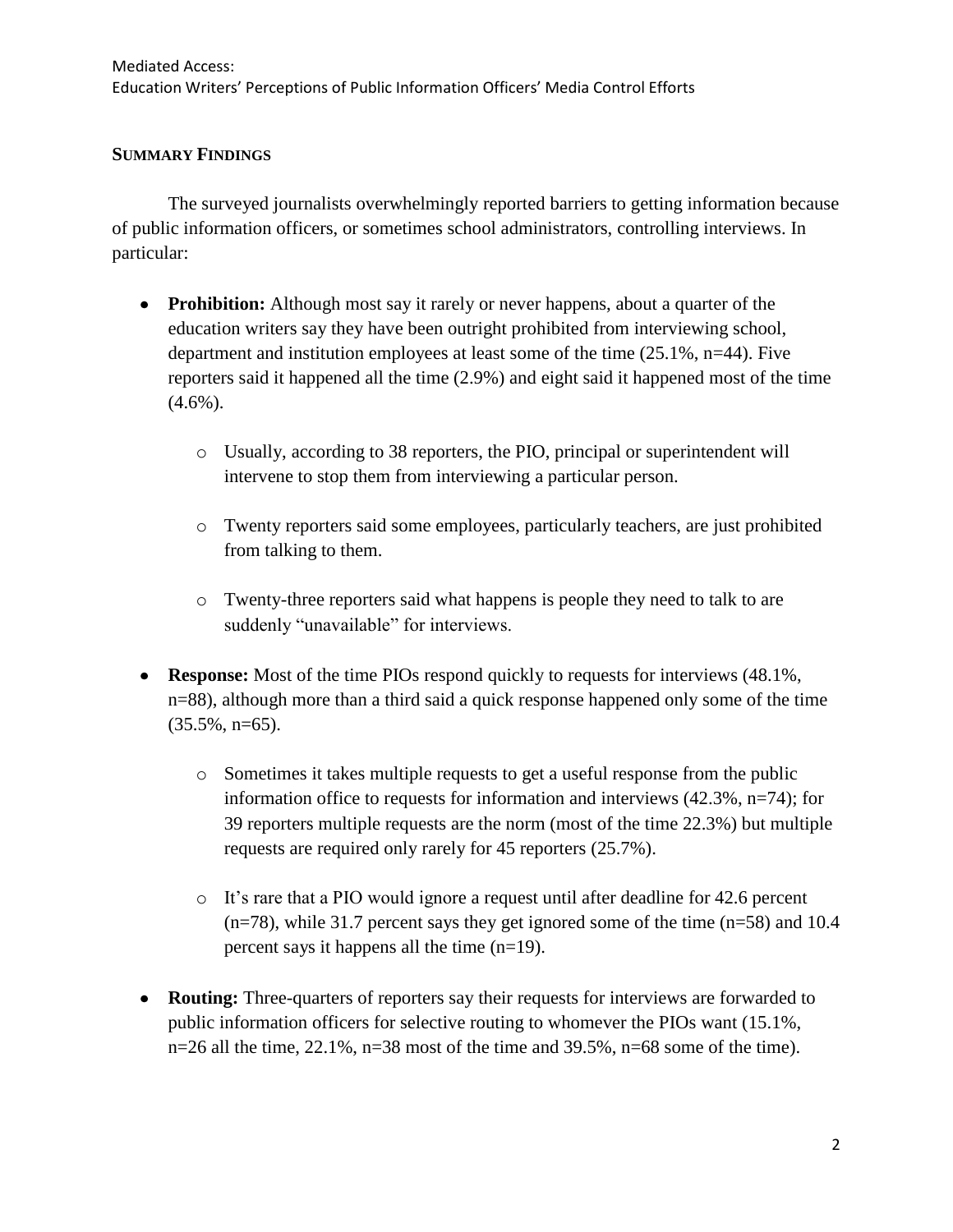Mediated Access: Education Writers' Perceptions of Public Information Officers' Media Control Efforts

**Monitoring:** Almost half said their interviews are monitored in person or over the telephone at least some of the time (46.8%, n=81). Eight (4.6%) said this happens all of the time and one-fifth  $(19.7\%, n=34)$  said it happens most of the time.



- **Avoidance:** More than half of the reporters said that they tried to circumvent the public affairs office at least some of the time  $(56.9\%, n=99)$ . Twenty-nine reporters  $(16.7\%)$  said they avoided the public affairs officers altogether most of the time, going straight to the employees without the PIO consent, but only eight reporters (4.6%) said they did that all the time. On the other hand, 31 reporters said they rarely circumvented the public information office (17.8%) and seven reporters said they never did (4.0%).
- **Working Relationship:** Despite the problems, three-fourths of the reporters said they had a positive working relationship with the PIOs on their beat (30% strongly agree, n=51, 48.8% somewhat agree, n=83).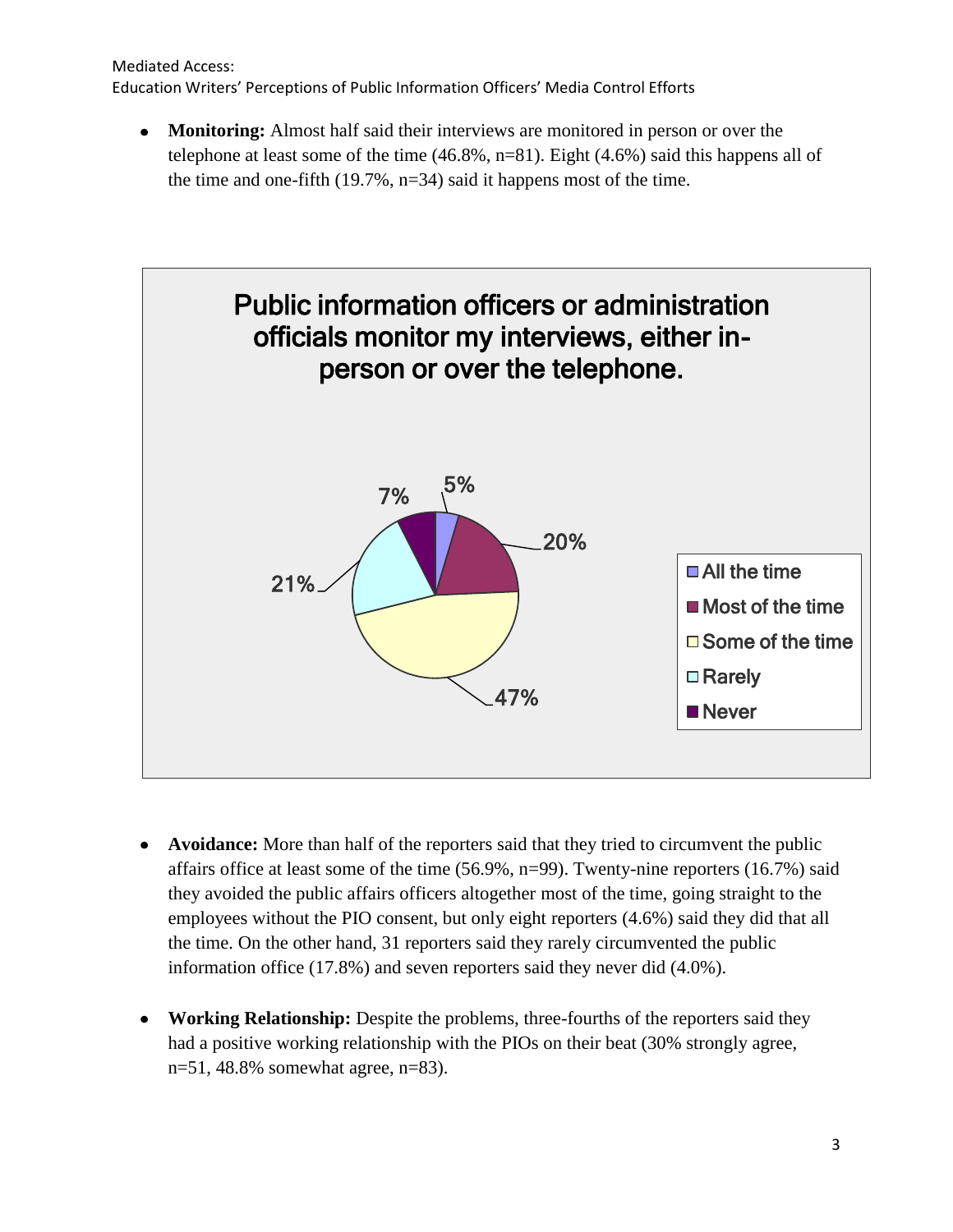#### Mediated Access: Education Writers' Perceptions of Public Information Officers' Media Control Efforts

**Censorship:** Six out of 10 reporters agreed with the statement: "I consider school/institution/department controls over who I interview a form of government censorship" (24.3% n=41 strongly agree, 39.1%, n=66 somewhat agree). Forty-four reporters (26.0%) neither agreed nor disagreed with the statement and the rest disagreed (8.9%, n=15 somewhat disagree, 1.8% n=3 strongly disagree).



**Public hurt:** About 76 percent of the journalists agreed with the statement that "The public is not getting the information it needs because of barriers schools, institutions or departments are imposing on journalists' reporting practices" (36.6% n=63 strongly agree, 39.5% n=68 somewhat agree). Twenty-six neither agreed nor disagreed with the statement (15.1%), while 15 disagreed with the statement (7.6% n=13 somewhat disagreed, .1.2%, n=2 strongly disagreed).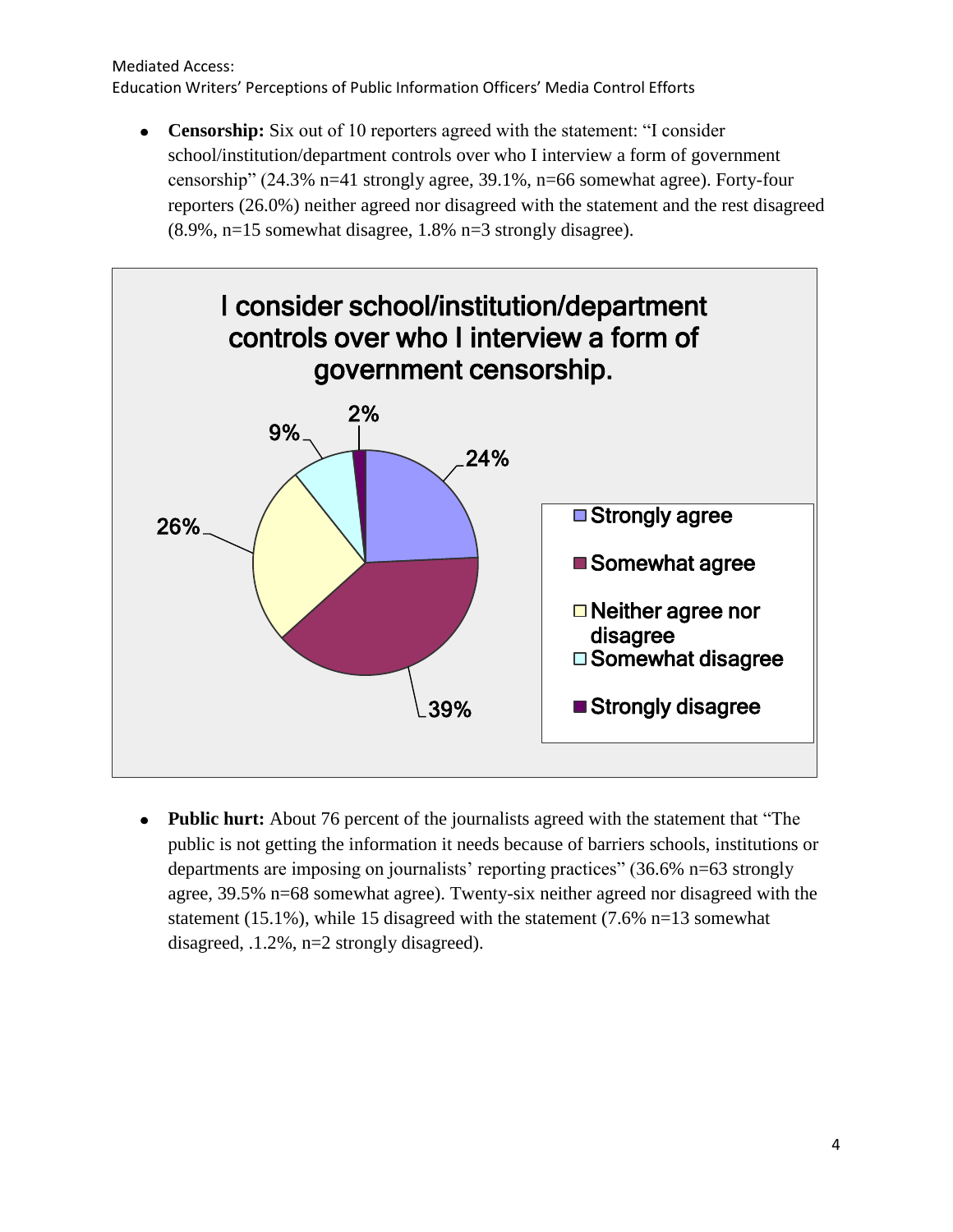

- **Public records:** Two-thirds of the education writers reported that, the most recent time they asked for a public record, the public records custodian they dealt with responded to the record request within the required timeframe under their state's law  $(66.3\%, n=110)$ . Only 28 said they missed the deadline (16.9%) and seven said they didn't respond at all (4.2%). Twenty-one said the custodians turned over records immediately (12.7%).
	- o Of those whose request was fulfilled, only two-thirds got the information they had requested (67.9%, n=108). Fourteen didn't get the correct information (8.8%) and the rest "sort of" got the correct information (23.3%, n=37).
	- o Of those who "sort of" got the right information, half said the information that was provided was vague or incomplete, a third said the response was so delayed it was useless and the rest said that privacy concerns (redacting) had rendered the records useless.
	- o For example, one respondent said, "I request paper records and get a database. Information is routinely deleted from databases citing FOIA exemptions --- then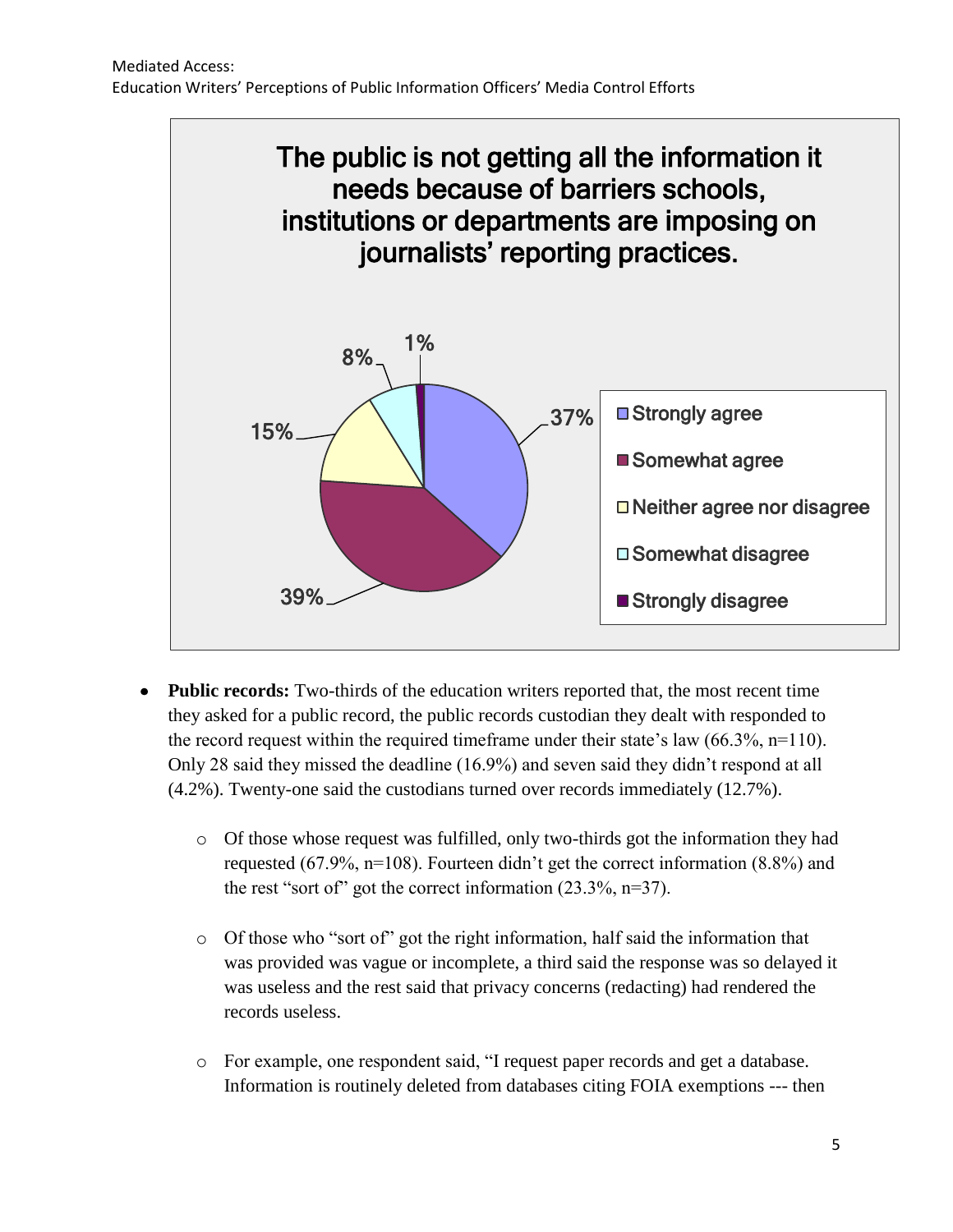subsequent requests come back with that information included. They create lots of databases which is not only above and beyond the law, it's time consuming and less informative. Just about all records requests come back so late they're no longer timely or useful. And I'm 97 percent sure all requests get screened by PIO so ones really harmful to district take the longest."

- o Seventy percent of the time, the PIOs or the records custodian answered questions the reporters had about the public records or the information the reporters were seeking (70.4%, n=112). Twenty respondents said they refused to answer questions (12.6%) and 27 respondents (17%) said they "sort of" answered questions. Those who said "sort of" said the custodian gave vague answers, ignored their requests for information, took too much time to get information or tried to be helpful to a certain extent.
- **FERPA:** When a PIO or a records custodian cited FERPA (Family Educational Rights and Privacy Act) in denying a records request or part of a records request or just a request for information, most of the time  $(23.4\%, n=36)$  or at least some of the time  $(29.9\%,$ n=46) they cited FERPA accurately. Eight reporters said they never cited FERPA accurately (5.2%) while 44 percent said they didn't cite FERPA at all (28.6%).
- **Open-ended comments:** Of those respondents who chose to make open-ended comments, the largest number  $(39.5\%, n=34)$  indicated they thought public information officers try to deter, obstruct or manipulate a story, while 32 reporters (37.2%) said they have a variety of experiences and relationships with the PIOs they deal with. Comments included:
	- o **"**I deal with PIOs in lots of school districts, the state department of education, various education membership associations, and they vary wildly in their interest and ability to help me get what I need. Some are great and very time sensitive. Others basically wait me out until I have no more time. The worst one is probably at the state department of education."
	- o "Going through public information officers, ironically, is not a good way to get an interview. All they do is delay things and make your job harder. I only use them when it is required and then I try to figure out how to circumvent them. They are typically a disruption rather than an aid."
	- $\circ$  " It's my job to get 'regular' people to talk to me. Often, this takes a long time with educators and PIOs. I have found they are more open when they believe you will treat them fairly, and you make it a point to learn about them. This allows me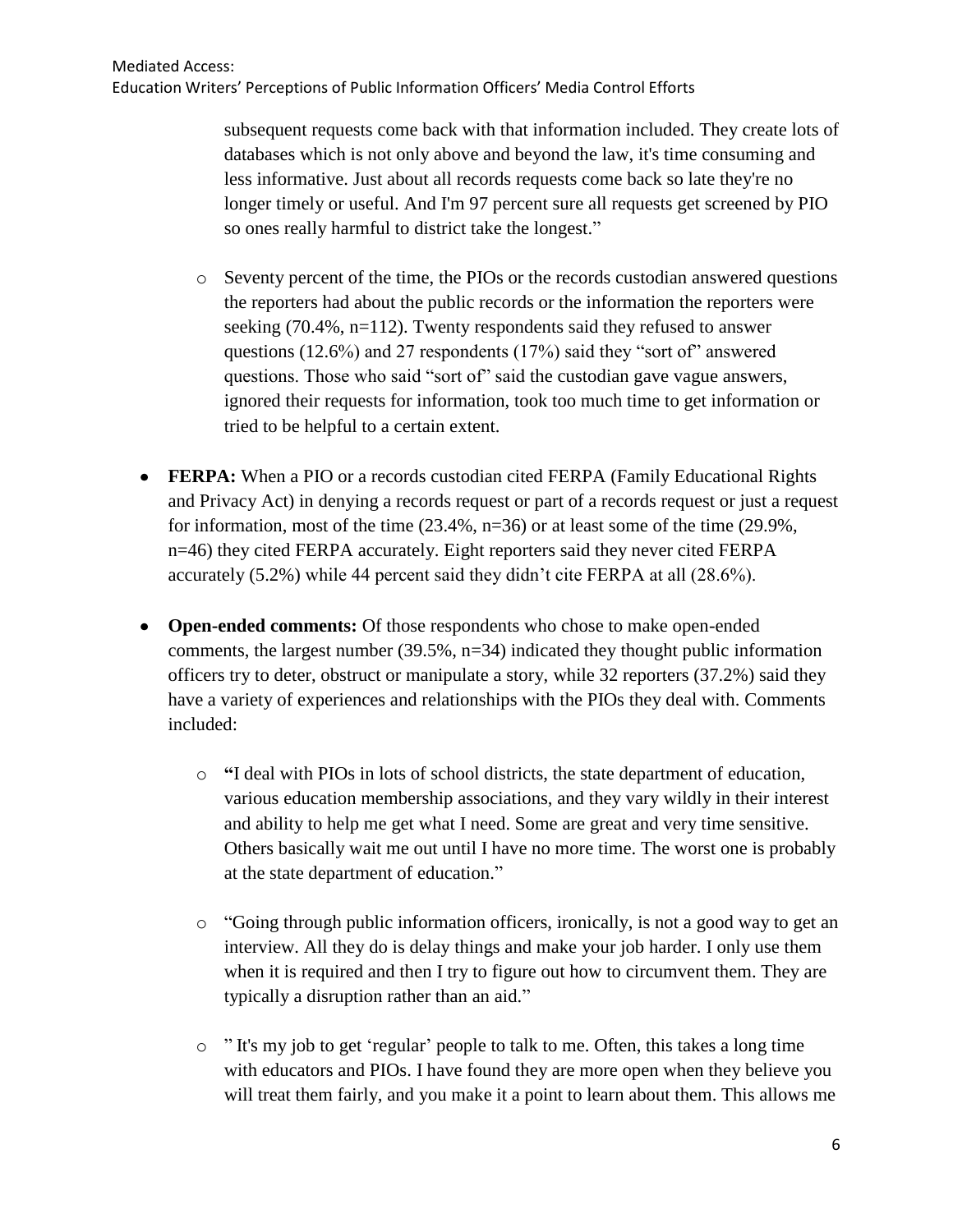to naturally go around the PIO, rather than a bull in a china shop approach, which rarely works in K12 education reporting."

o "I think it is especially difficult in small towns to circumnavigate PIOs and get staff-level people to speak on the record, because gossip spreads quickly and, especially in this funding climate in education and the economy in general, people are worried they'll be found out as a source and lose their job."

## **SURVEY QUESTIONS**

# **I am required to obtain approval from the public information office before interviewing employees.**

| All the time     | 34 | 18.7% |
|------------------|----|-------|
| Most of the time | 67 | 36.8% |
| Some of the time | 61 | 33.5% |
| Rarely           | 14 | 7.7%  |
| Never            | 6  | 3.3%  |

#### **The PIO will ignore my request for an interview until after my deadline has passed.**

| All the time      |    | $0.5\%$ |
|-------------------|----|---------|
| Most of the time. | 19 | 10.4%   |
| Some of the time  | 58 | 31.7%   |
| Rarely            | 78 | 42.6%   |
| Never             | 27 | 14.8%   |
|                   |    |         |

#### **Public information officers quickly respond to my requests for information and interviews.**

| All the time      | x             | 4.4%  |
|-------------------|---------------|-------|
| Most of the time. | 88            | 48.1% |
| Some of the time  | 65            | 35.5% |
| Rarely            | 20            | 10.9% |
| Never             | $\mathcal{D}$ | 1.1%  |

# **It takes multiple requests to get a useful response from the public information office to my request for information and interviews.**

| All the time     | 14 | 8.0%    |
|------------------|----|---------|
| Most of the time | 39 | 22.3%   |
| Some of the time | 74 | 42.3%   |
| Rarely           | 45 | 25.7%   |
| <b>Never</b>     | 3  | $1.7\%$ |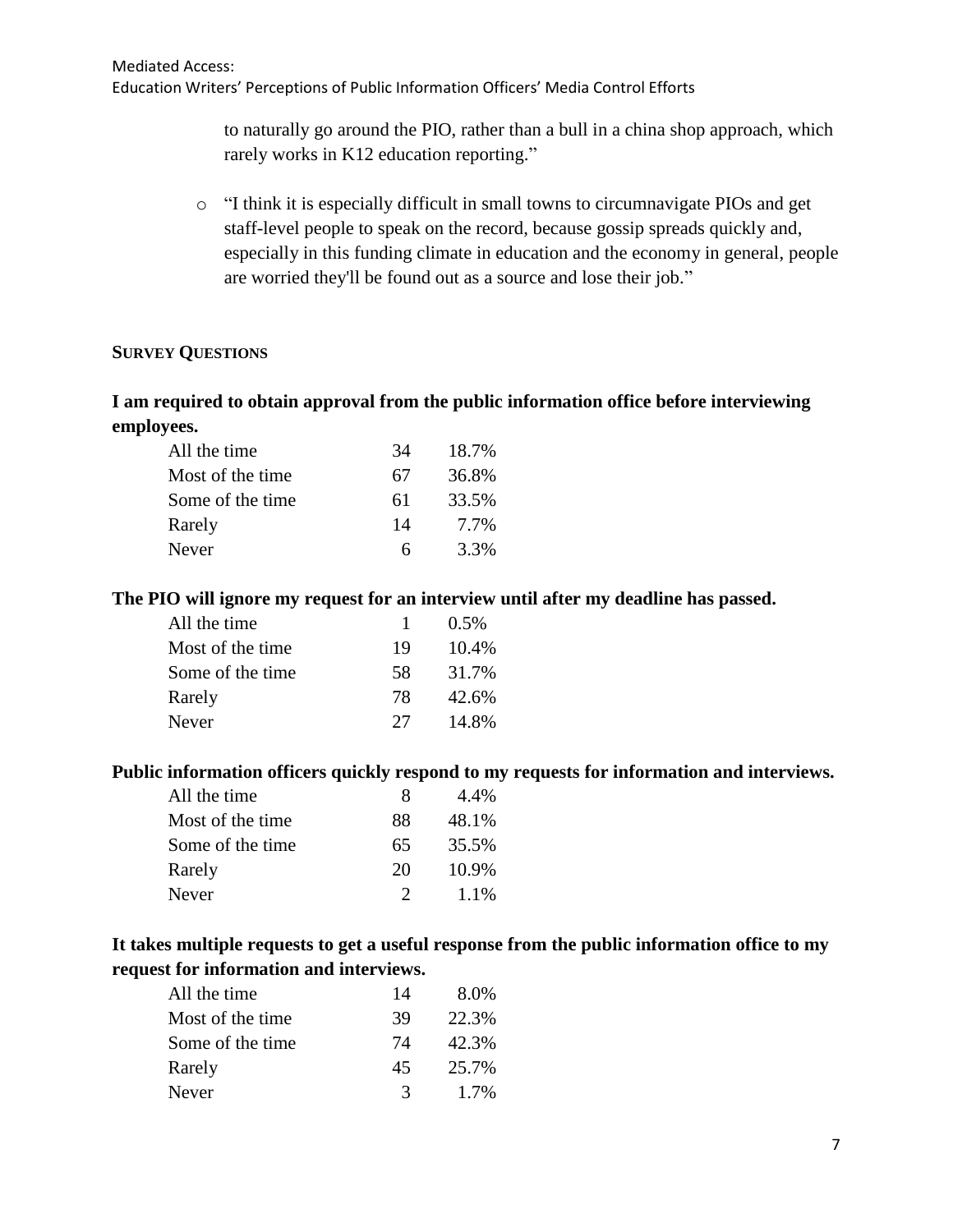# **I have been prohibited by the PIO from interviewing school, department or institution employees.**

| All the time      | 5  | 2.9%  |
|-------------------|----|-------|
| Most of the time. | 8  | 4.6%  |
| Some of the time  | 44 | 25.1% |
| Rarely            | 68 | 38.9% |
| Never             | 50 | 28.6% |

# **I am only allowed to interview a student who has given the school written permission from the student's parents to talk to the media.**

| All the time     | 28 | 16.1% |
|------------------|----|-------|
| Most of the time | 41 | 23.6% |
| Some of the time | 32 | 18.4% |
| Rarely           | 19 | 10.9% |
| Never            | 32 | 18.4% |
| Does not apply   | 22 | 12.6% |

# **My requests for interviews with specific institution/department employees are forwarded to public information officers for selective routing to whomever they want.**

| All the time      | 26 | 15.1% |
|-------------------|----|-------|
| Most of the time. | 38 | 22.1% |
| Some of the time  | 68 | 39.5% |
| Rarely            | 31 | 18.0% |
| Never             | Q  | 5.2%  |

# **I avoid the public information office altogether, circumventing it and going straight to school/institution/department employees without the PIO's consent.**

| x  | 4.6%  |
|----|-------|
| 29 | 16.7% |
| 99 | 56.9% |
| 31 | 17.8% |
| 7  | 4.0%  |
|    |       |

### **I have a positive working relationship with public information officers.**

| Strongly agree              | 51 | 30.0% |
|-----------------------------|----|-------|
| Somewhat agree              | 83 | 48.8% |
| Neither agree nor disagree. | 18 | 10.6% |
| Somewhat disagree           | 12 | 7.1%  |
| Strongly disagree           | 6  | 3.5%  |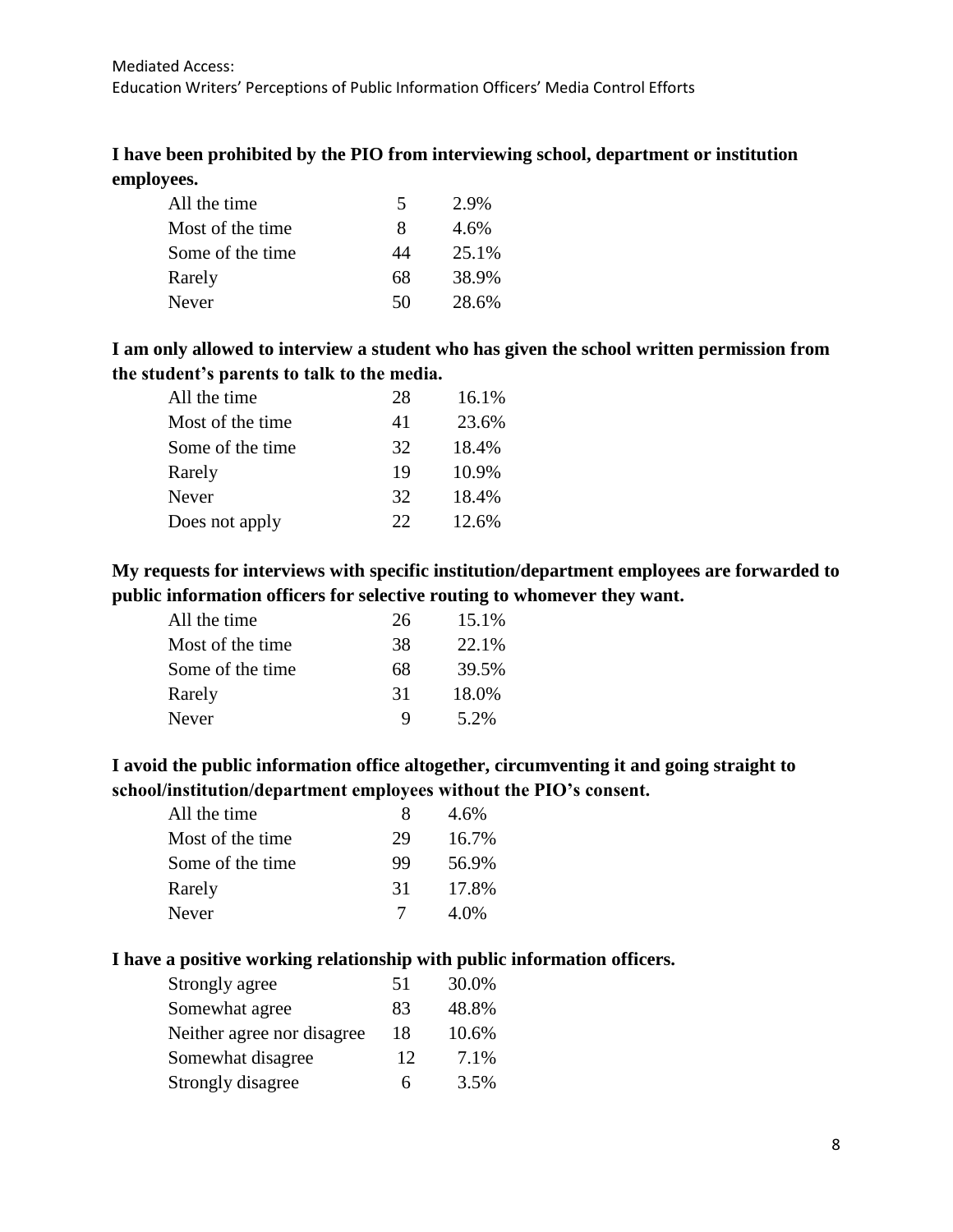# **I consider school/institution/department controls over who I interview a form of government censorship.**

| Strongly agree              | 41 | 24.3% |
|-----------------------------|----|-------|
| Somewhat agree              | 66 | 39.1% |
| Neither agree nor disagree. | 44 | 26.0% |
| Somewhat disagree           | 15 | 8.9%  |
| Strongly disagree           | 3  | 1.8%  |

# **The public is not getting all the information it needs because of barriers schools, institutions or departments are imposing on journalists' reporting practices.**

| Strongly agree            | 63 | 36.6% |
|---------------------------|----|-------|
| Somewhat agree            | 68 | 39.5% |
| Neither agree or disagree | 26 | 15.1% |
| Somewhat disagree         | 13 | 7.6%  |
| Strongly disagree         | 2  | 1.2%  |

# **How long did it take the PIO or other designated custodian of records to respond for a request for a public record?**

| Immediately                       | 21  | 12.7%   |
|-----------------------------------|-----|---------|
| Within the required               |     |         |
| time frame under my state's law   | 110 | 66.3%   |
| Eventually, but after             |     |         |
| the deadline under my state's law | 28  | 16.9%   |
| Didn't respond at all             |     | $4.2\%$ |

**If the request was fulfilled, did they provide you with the information you asked for?**

| Yes            | 108 67.9% |
|----------------|-----------|
| N <sub>0</sub> | 14 8.8%   |
| Sort of*       | 37 23.3%  |

# **Did the PIO or custodian answer questions you had about the public records or the information you were seeking?**

| Yes            | 112 70.4% |
|----------------|-----------|
| N <sub>0</sub> | 20 12.6%  |
| Sort of*       | 27 17.0%  |

**When the PIO or the custodian cites FERPA (Family Educational Rights and Privacy Act) in denying a records request or part of a records request or just a request for information, do they cite the law accurately?**

| All the time |  | 3.2% |
|--------------|--|------|
|--------------|--|------|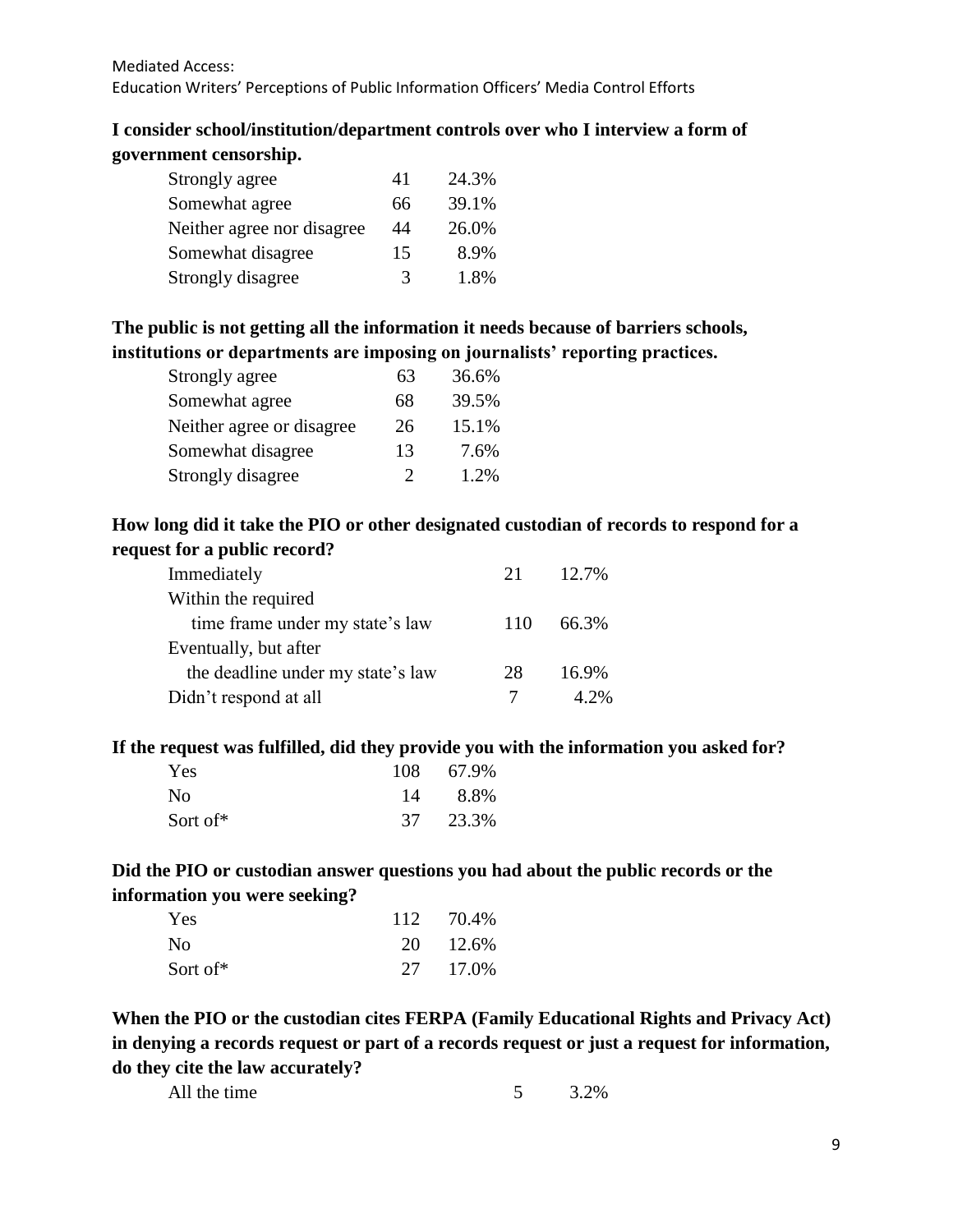#### Mediated Access: Education Writers' Perceptions of Public Information Officers' Media Control Efforts

| Most of the time                 | 36 | 23.4% |
|----------------------------------|----|-------|
| Some of the time                 | 46 | 29.9% |
| Rarely                           | 15 | 9.7%  |
| They never cite FERPA accurately | 8  | 5.2%  |
| They don't cite FERPA at all     | 44 | 28.6% |

#### **\*See Appendix RESEARCHERS**

The survey was conducted by Dr. Carolyn S. Carlson, an assistant professor of communication at Kennesaw State University in Kennesaw, Ga., on behalf of the Society of Professional Journalists Freedom of Information Committee, of which she is a member. Dr. Carlson is a former national president of the Society of Professional Journalists.

She was assisted in the project by Megan Roy, a graduate research assistant at Kennesaw State University and a student in the Masters of Arts in Integrated Global Communication program.

For further information, contact Dr. Carlson at [ccarls10@kennesaw.edu.](mailto:ccarls10@kennesaw.edu)

#### **SPONSORS**

As the professional organization of members of the media who cover education at all levels, the Education Writers Association has worked for more than 65 years to help journalists get the story right. The mission of the EWA is to increase the quality and quantity of education coverage to create a better-informed society.

The Society of Professional Journalists comprises 8,000 members nationwide. Founded in 1909 as Sigma Delta Chi, the Society of Professional Journalists promotes the free flow of information vital to a well-informed citizenry; works to inspire and educate the next generation of journalists; and protects First Amendment guarantees of freedom of speech and press.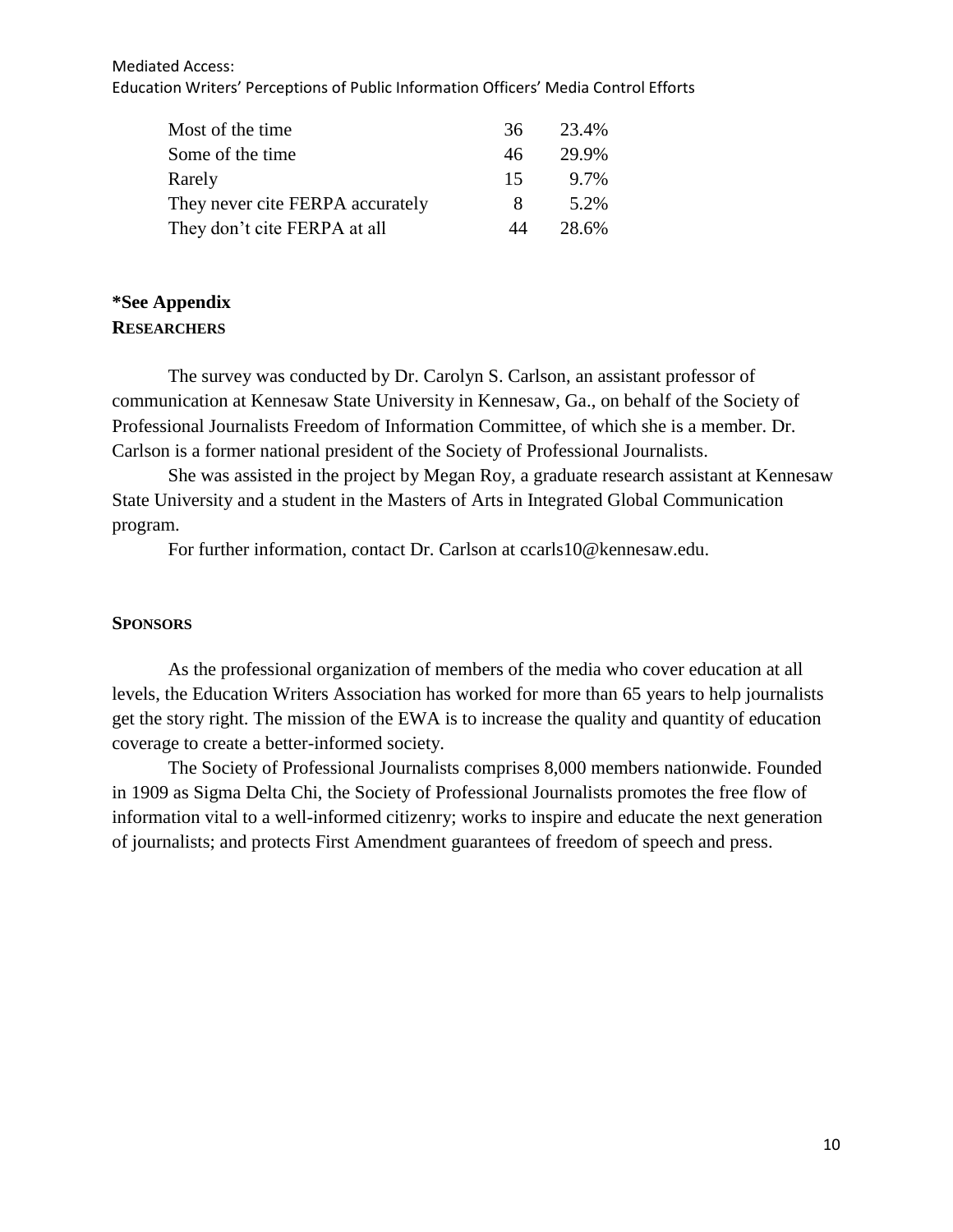#### **APPENDIX: OPEN-ENDED RESPONSES**

#### **Thinking of the last time you were prohibited from interviewing, please explain the reason you were given for the prohibition, if any.**

There is a long-standing policy that teachers do not talk to the media.

That person didn't want to talk to the media/wasn't the right person to talk to.

It was a passive aggressive prohibition. I asked twice via e-mail to talk to someone at the state department of education, and she first sent me an FAQ on the subject (testing) and then sent me a suggestion to talk to a membership organization for school superintendents. Specific follow-up questions were met with one-sentence answers that basically were meant to stonewall me.

The person was an "unauthorized" representative of the department.

The Common Application refused my contact with any of their Board Members

This has mainly happened in school safety matters, after a lock down, with the district speaking with "one voice."

The last time I was prohibited from an interview was at the local historically black college, which is private. The vice president did not want me to attend a public meeting after writing stories about the college's misuse of funds.

The person I wanted to interview was deemed to not have the correct knowledge of the topic at hand.

District employees say they are prohibited from speaking to media.

Personnel issues.

Usually, I am told that the person won't be useful to me.

Wouldn't answer calls.

Assertion that the superintendent was "unavailable."

Policy that questions be submitted in writing and responded to by email rather than an actual interview.

The district was shifting teachers based on actual enrollment versus projections. Reason: information hadn't been shared with parents and teachers yet.

Too busy.

The PIO preferred to facilitate the interview, and thus control the information shared, himself.

They didn't have time.

The superintendent cited FERPA, even though FERPA didn't apply, and he finally conceded it didn't apply.

One school board I cover has a rule that only the chairperson can give press interviews. The chairman says this policy is recommended by the state school boards association and is supposed to ensure a consistent message is going out to the public. Although this is the policy, it doesn't prohibit me from speaking to other board members, and several are willing to speak with me on the record depending on the issue.

The school district didn't like the controversial story that I was writing, but they cited FERPA regulations as the reason why.

Often cites privacy laws, or schedule conflicts. Also, doesn't approve of talking to students about topics ranging from new school policies to school security.

Hasn't happened with the district I cover most often - has happened with other educational agencies with instructors who have English as a second language.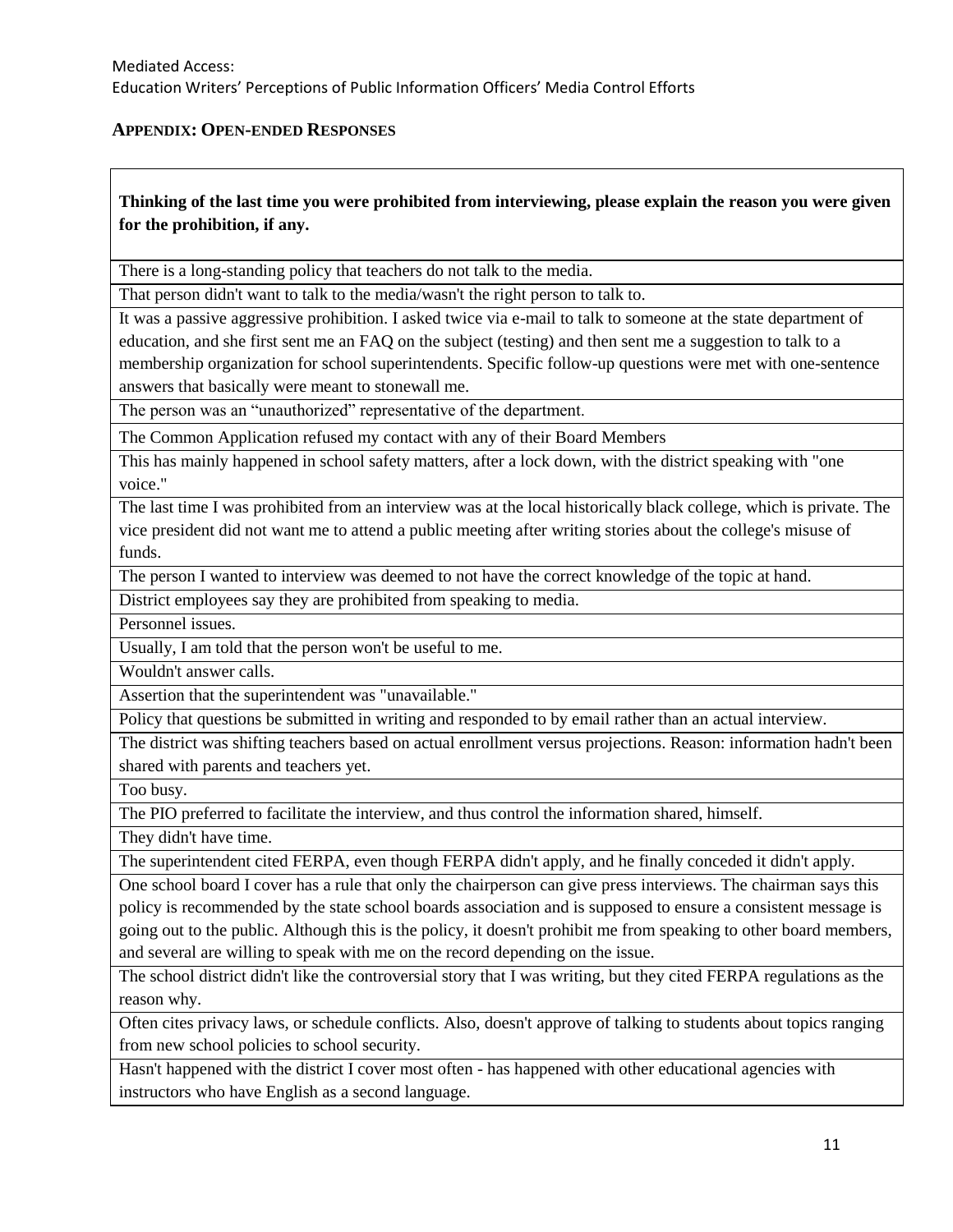The interview subject didn't want to talk about the topic.

I don't like the word "prohibited," because it doesn't seem to be what happens in most cases. If it's a high-level person (president/provost), I'm at the mercy of the PIO to arrange that interview. If the PIO says the president declines, then the interview has been blocked -- but that is probably a decision made by the president, not the PIO.

"[State University] policy requires that all inquiries from the media go through the Office of Communications." School district refused to provide name or contact info of PTA head for "privacy" reasons. Unbelievable.

[Department] refused to comment on the record about college prices. Unbelievable.

Teachers don't feel comfortable with the press. It's for their own good.

I was not allowed to interview a school board member because policy says the president is the spokesperson.

The prohibition is rarely explicit. Usually, when the PIO (or, more likely the superintendent) doesn't want me to interview someone, they just don't make that person available. There are, of course, instances in which an employee is in trouble where the district will flatly say they will not be made available.

They don't give a reason — they just don't provide any access to people who are otherwise inaccessible.

Lack of communication by me and/or source; lack of diplomacy hurts us both; not prejudgment

Pending internal investigation of employee who was placed on paid administrative leave.

The last time I was prohibited from interviewing someone was not in this current job

It is said only PIO can answer media questions some times.

A severance agreement between the outgoing superintendent and school board prohibited any parties involved from speaking about the superintendent's "retirement" except for the school board president, who refused to answer any of my questions.

They said they wanted the school to be focused on learning, rather than whether the building was going to close.

Often the [Department] grants minimal access to career staffers who are best able to answer detailed/nuanced programmatic questions about federal education law. Usually, requests are ignored unless the issue is a high priority for the Administration. Nearly always information is given "on background" and without attaching the name of an actual [Department] staffer to the information.

PIO wanted interview requests to be cleared by her first.

"It would be too disruptive." "They are not authorized to speak for the institution." "(Select administrators) will answer all your questions."

The PIO considered my request a "personnel issue" and refused to let me speak with the superintendent of a local school district.

Federal student privacy laws, a college president because he simply didn't want to talk to me

The PIOs feel their statements are adequate; they say that employees are uncomfortable talking to reporters.

Often, the department blames the employee and says they didn't want to be interviewed. But I know that sometimes that's not true. The employee (principal, usually) would have been willing to participate if they had gotten approval.

Privacy rights

We are prohibited from interviewing any principals or going into schools. However, many principals and teachers talk to us, but we often must agree not to identify them. The PIO says that this rule (which is new under the current administration) is to prevent principals from being bothered by journalists.

District superintendent didn't want to answer questions about compensation.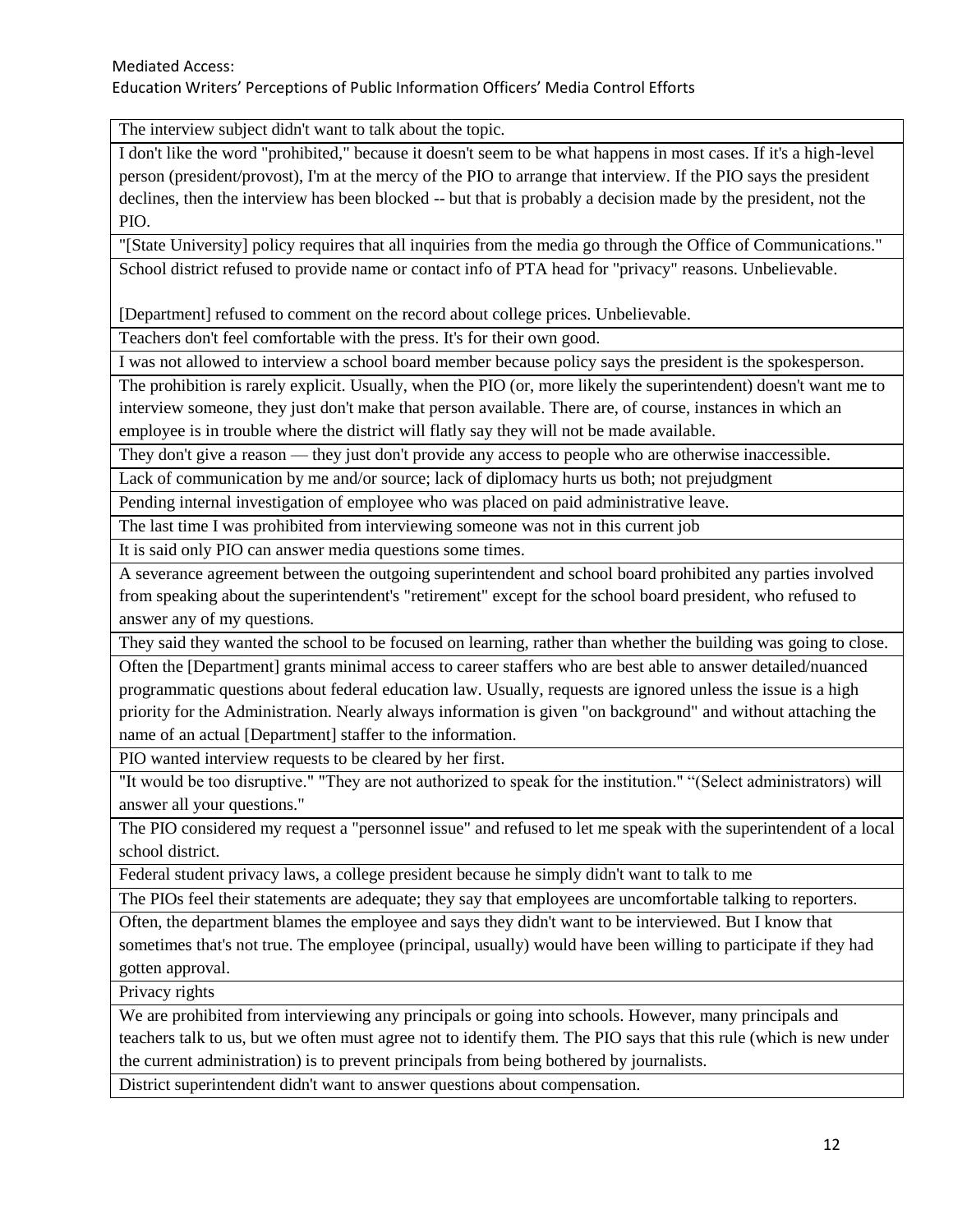Personnel matter.

The last time I was prohibited from interviewing was for a story about teachers preparing for the start of the school year before their official start date. I requested to interview a specific teacher and was told "no" because the principal had "concerns." The school system PIO declined to specify what the concerns were.

Didn't want employees talking to media.

No school employees were willing to be interviewed. In another case, districts have issued instructions that only the superintendent or PIO could speak to the media.

Told they didn't want to be interviewed.

No reason, or principal didn't want to talk to you. Principal prefers that reporters not be in the school at this time.

I was working on a story about parent volunteers alleging the district didn't enforce security policies consistently and correctly across schools. The district did not want me to speak with district employees for the story. I was told that "all comments would be handled by the PIO office."

"They are too busy;" less common than a prohibition is for a request for an interview to be ignored. Most common of all, however, is to be prohibited from interviewing school district employees or students unless a "minder" from the PIO is present or on the phone with us.

Until about 8 years ago, that was routine here. Now principals have a lot of autonomy and can decide whether or not to talk with me, so I don't go through the PIO for that at all. But no one at department headquarters can speak without going through the PIO, and the PIO routinely blocks requests, answering all questions with a canned email statement that varies little, regardless of the question.

More that access to high-ranking officials wasn't granted than a straight "prohibition." Often access is denied without reason; sometimes schedule or district preference is cited.

PIO said the committee who created a new discipline process wasn't prepared to speak yet, even though new process was launching in two days.

They didn't want me to cover a particular class (a hospice-led class) at a school district. Didn't want me to violate privacy.

Personnel issue subject to executive session. My co-worker (also an education reporter) was barred from attending a school closure discussion involving district officials and parents.

Sometimes folks are conveniently not available, or I'm told the person did not consent to be interviewed, but only campus supervisors have ever "prohibited" my interviewing anyone by ordering me off campus.

I was told I needed to allow the person to call me back after the [Department] contacted them. So, I wasn't really prohibited from interviewing, just from contacting directly. However, this slows down the process and sometimes results in no interview if there's a quick deadline.

FERPA; covering a politically sensitive topic and a topic related to gang activity in the community

The PIO didn't think the superintendent should be bothered to answer my questions.

I am not prohibited from interviewing. But I must get prior OK from the PIO, submit questions in writing, let the PIO sit in. This introduces limits and delays on the free flow of information. (This does not happen all the time at every district, just most often)

If I am prohibited from interviewing someone, it's usually because the PIO has someone else in mind that knows the talking points.

They didn't want to upset parents.

It wasn't in the district's best interest was one. District claimed other times the employees didn't want to be disrupted.

That standard procedure is that all requests to interview public school faculty, administration or staff must first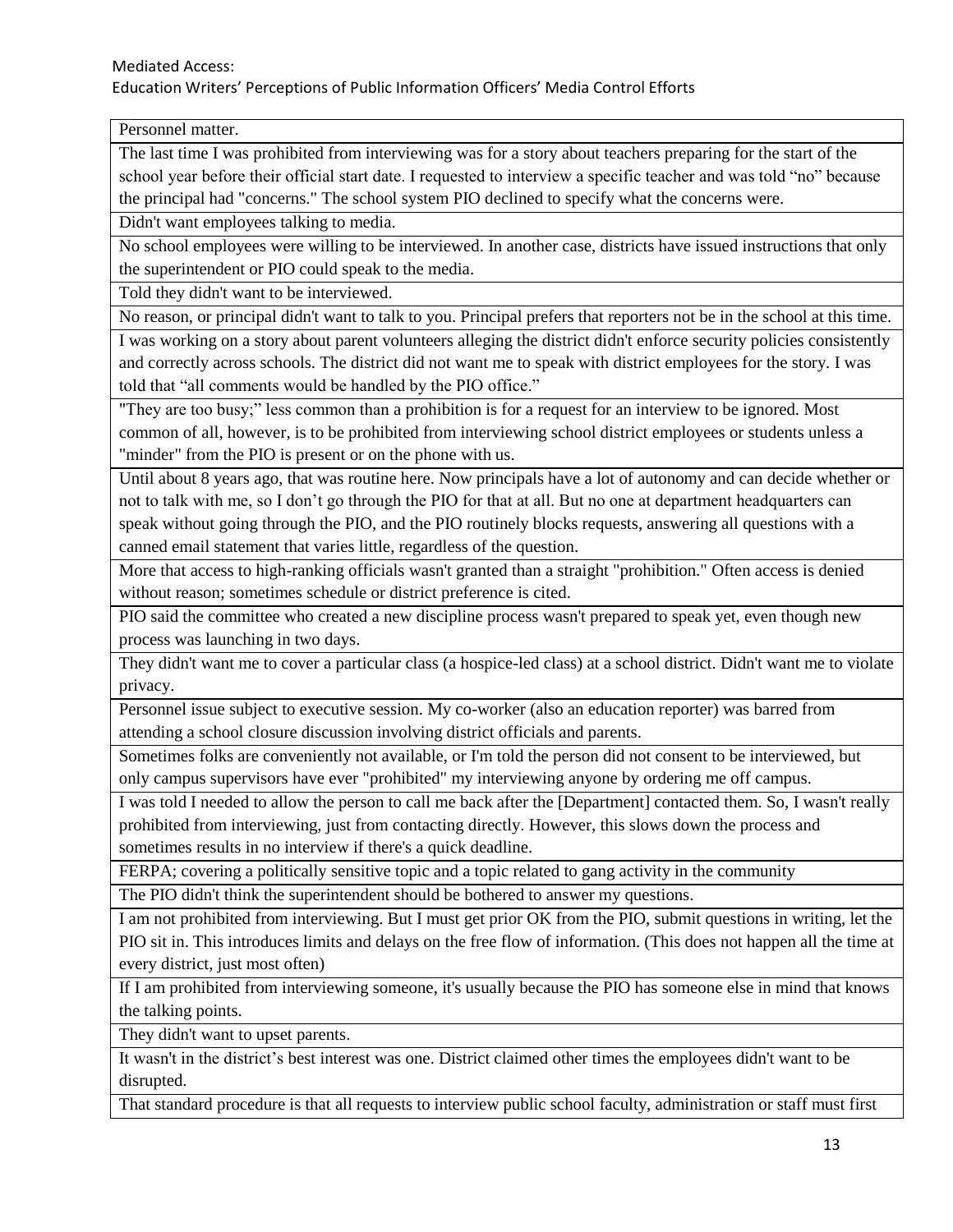be approved by the PR person. Some principals and teachers would talk to us without permission, after checking that their contracts do not prohibit talking to press nor do they stipulate that they must first be cleared to talk with press.

I was told only the superintendent and his 2 assistants could speak for the district. I was told not even principals could comment.

Short notice/not able to meet my deadline.

I wasn't given one -- simply got bounced to the PIO. The story was on a senior prank that resulted in police action.

Covered under the state's privacy laws dealing with students or employees

I have never been denied an interview from anyone in the district.

Department didn't want to respond to questions

Usually because of very sensitive or personnel matters, such as a teacher being arrested for sexual relations with a student. The principal just won't take calls.

No reason; PIO took my questions and asked staff, and then gave answers to me.

It is more a lack of access, or a lack of a prompt response, that has the effect of a prohibition without being a prohibition.

Simply didn't connect me with a person until deadline had already passed.

They do not want to disrupt learning.

I was told the employee did not wish to participate.

I was writing about budget cuts and teacher layoffs and the district was reluctant to allow me to interview teachers.

Individual was unavailable because they were out of town.

Division claimed the person wasn't the "best" or "right" person and suggested an alternative.

They will say that I can talk to them on background. Once, they did not allow a principal to speak to me at all The person's too busy to talk.

Interview candidate was too busy

K-12 superintendents simply say they speak for the district, and are authorized to carry the district's desired message, while other employees do not and are not.

Often, the PIO speaks for specific employees. That's not a strict prohibition, but it acts as such.

This rarely happens to me, but if it's a very controversial situation, the school employees usually refer me to the superintendent.

They did not want to participate in the story.

Principal involved in a student abuse lawsuit (not the perpetrator) wanted to talk to me. District didn't want him to.

They say that they are not talking to the media.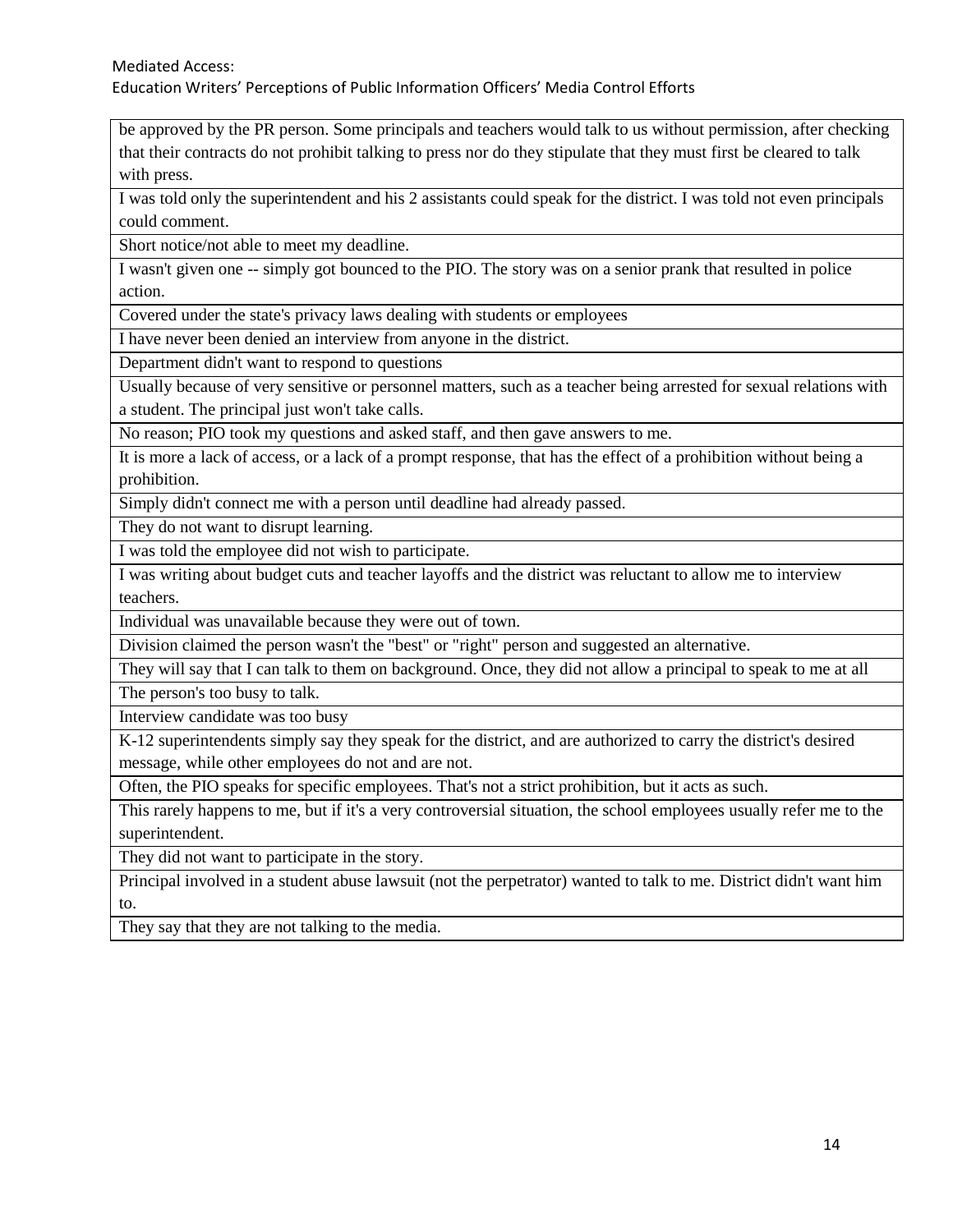**If you have ever been banned altogether from interviewing employees at a particular school, office or department, please explain the circumstances that led to the banning and what you were able to do about it.**

I gave up and had to work without it

I was banned from interviewing employees after writing a series of stories about a college misusing federal money. I was not able to do anything about it, because it is a private school.

I still attempting to ask questions of employees and sometimes found one willing to talk

A story that the president perceived as unfavorable. He eventually got over it.

Not banned, but just department policy that questions be submitted and answered in writing.

We live in a small enough town that I'm in enough community meetings with senior elementary and high school administrators. If I have difficulty getting through or getting a response, they're almost always helpful.

[Department] prohibits any employee from directly talking to the media without express consent from one of several overworked, largely incompetent PIOs.

A student was shot to death, and the principal told me I could not talk to anyone but him.

Hasn't happened that blatantly - more likely to find (or suspect) people in an agency have been told not to speak with me.

The last time this happened it was because they didn't like something I had written. It gradually got better over time.

I was banned from speaking to the head of University Police after I had exposed that the previous chief was a convicted felon. I wanted to interview the new chief about turmoil in the department (crime rates had skyrocketed), but I was told I am not permitted to interview any employee of the police department.

I had to give up most time.

I used a public information request to get a copy of said severance agreement to explain to readers why the former superintendent refused to speak with me. That was the best I could come up with at the time.

They didn't want me in the school during the school day talking to employees, so I tried to catch them as they walked out of the school.

I was writing about upheaval in a continuation school, involving violence on campus, attacks and threats against teachers and chaotic classrooms.

Employees at [University] are prohibited from talking to the media without approval from the PR department. So, I can call them, but they won't talk if they can't get such approval.

PIOs said employees of a particular department or school are uncomfortable speaking with reporters. We had to note as much in the story.

Bigger issue is employees being warned not to speak to the press, period.

There have been times when I have asked to get into a particular school, but been told that the principal doesn't want me in there. In at least two situations, I talked to the principal who said that the communications' office never even approached them with a request for the interview. When confronting the communications' office about this, I was eventually allowed to talk to the principals. [City], where I worked, just closed 47 schools. Media were banned from going into schools on the closing list. However, many principals let us in anyway and just let us interview people other than them. Also, often we have to tell the story by talking to parents, teachers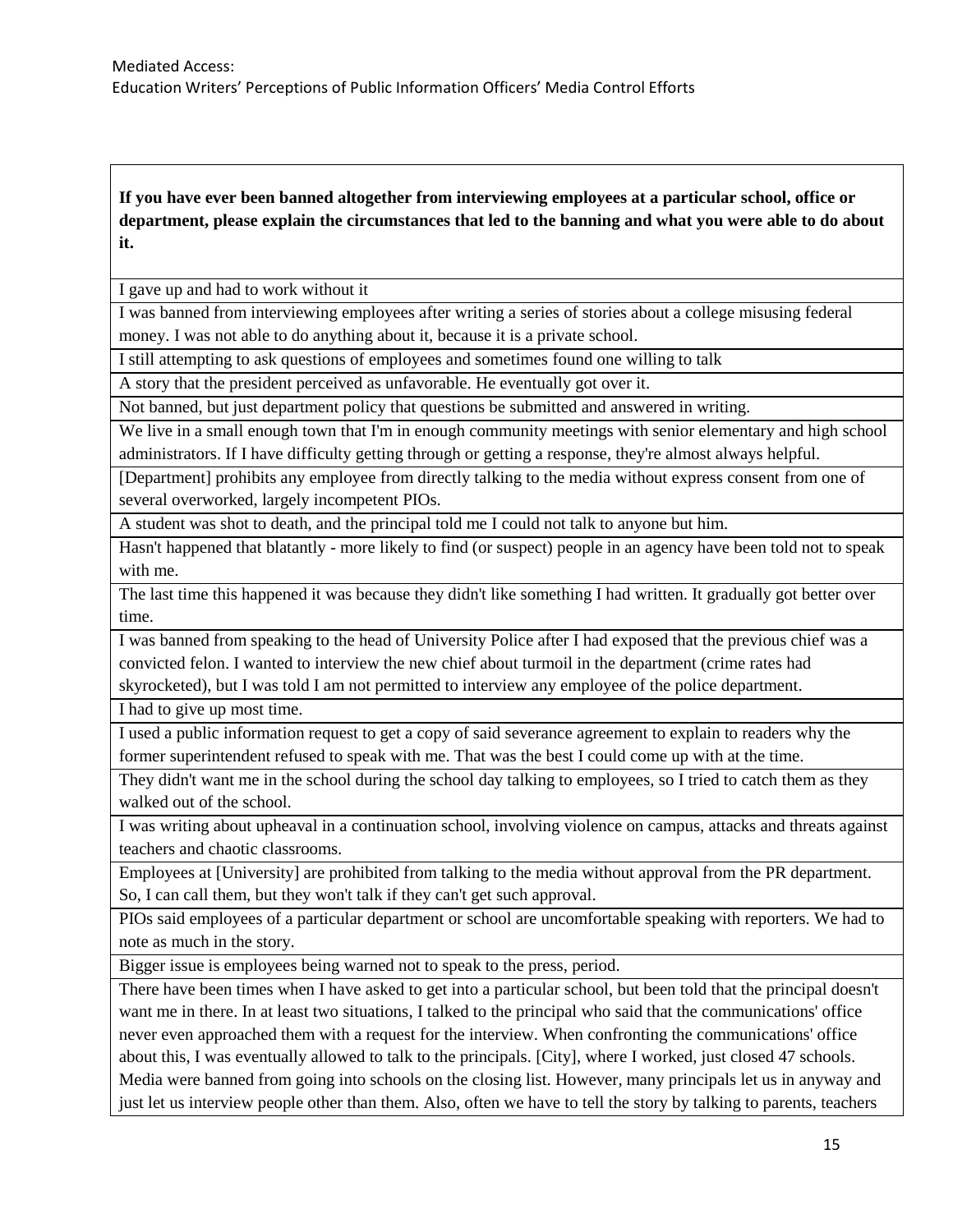and community organizations because it is so difficult getting into schools.

It was at a job fair for prospective employees from a district that was being closed down and merged with another district. They said that it was a "sensitive time."

I was once told that no reporters are allowed in classrooms of a major city by the chief PIO. I said that was absurd and not true. I believe they were trying to dissuade me from continuing a series on one school. I just let some time pass and worked with a different, more junior PIO and was let back in under tightly controlled circumstances.

I covered K-12 education for 20 years until 2009, and I often had that experience. I familiarized myself with the state laws on the subject, kept a copy of the law in my purse, and had to use it frequently. Only once did I have to use that tactic at a community college in 2012. The usual standoff occurred, and I was able to sit in on the class I was looking for.

Banned from speaking directly with [Department] employees. Forced to publish stories with less than complete information. Able to obtain some information post-deadline via public records laws.

Plenty of times they control who I get to talk to. But sometimes I can work around it.

If I do run into a roadblock, I usually either try to find someone else to interview, or just write that the agency refused to comment.

The PIO barred me from a press event in May on high school graduation rates because I don't have a police press pass. They stonewalled my request until a few minutes before the conference and then denied it. I have covered similar events previously but Bloomberg has become increasingly thin skinned as his term winds down.

After a married high school teacher ran off with a student, the school was mobbed by national media. Employees were told not to talk to anyone with the press, including me. I spoke with the couple, the affected families around the couple and got district/principal statements for following stories. For one on ethics, I spoke with teachers' union representatives, school board members and state/national experts. Plenty of campus employees e-mailed me anonymously. My most successful tact was to stay pleasant and put requests in terms of what getting their story out there could do for them.

After a student was killed in a car accident, the principal told our photographer and me to leave the campus, and staff members said they feared the principal wouldn't want them to talk to me, so they didn't. I interviewed a parent and his child instead and quoted the principal. I also wrote about what happened on my blog.

The school district thought we were too negative and told school employees not to talk to us. We just waited it out and talked to employees without identifying them.

Not forever

But in daily journalism, even a delay can have that effect

I am banned from talking to employees directly without the express consent of the central district office for any and all stories.

During the massive school closing process, I was told I would not get into particular schools. But it was easy enough to wait outside on the sidewalk to get stakeholders if not the principal.

We uncovered and reported that the principal of a public high school planned to hire his wife to work at the school he leads in a position she was not qualified for; also said may hire other family members (daughter and/or step-daughter mentioned).

Not "banned," but I have been ignored and calls have gone unreturned

None. I can always wait outside a school and talk to whomever.

There is a school that I have been trying to get into for more than a year without success. I just keep asking. I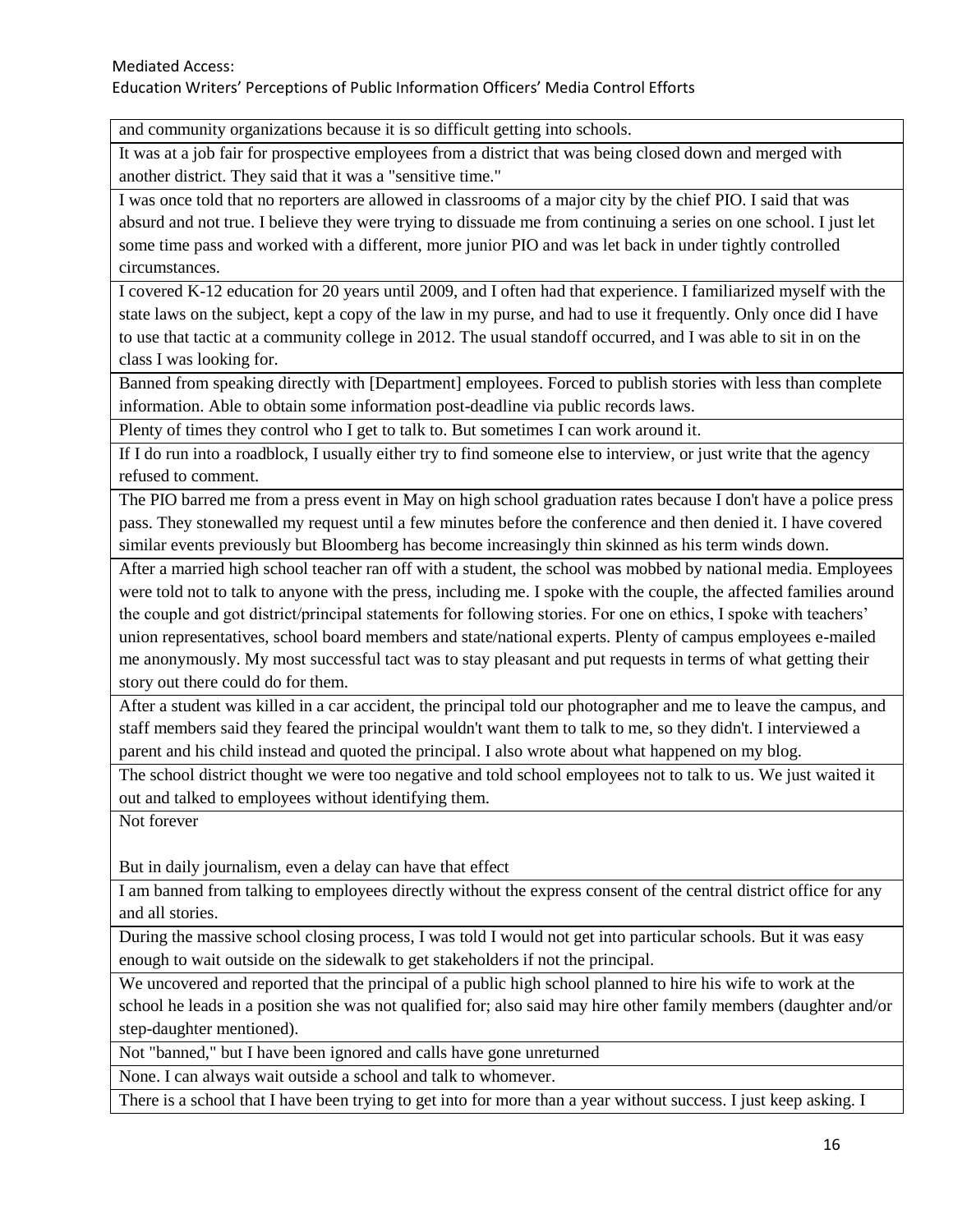haven't succeeded yet.

Haven't been banned. Just told I cannot contact administrative directly.

No, although it frequently takes longer than I expect.

No official "ban," but the PIOs have made it very difficult, almost impossible, to cover a few low-performing schools. They always scheduled interviews or site visits at other schools. When I need access to a lowperforming school for a specific story, they wait until the last minute to schedule everything, sometimes preventing me from being able to do the story.

Yes - with a large education organization due primarily to the officer's over protection - basically could not do anything about it

Most of the K-12 districts have a standing policy that the superintendents are the spokesperson for the district. However, I have several friendly sources in the teaching staffs and elsewhere that are willing to speak to me directly, despite that policy. When they ask to speak off-the-record, they often have documents they can provide which can be sourced in my story.

I was able to call the source directly, who was the president of the university, and they reconsidered and did the interview.

Sometimes when I contact the responsible persons they refuse to talk with me.

Yes, several schools that were involved in a high tech experiment and withdrew from using the technology did not want to talk to me. I pressed a few times and let it drop.

## **Public information officers or administration officials monitor my interviews, either in-person or over the telephone. Please give any examples.**

During elections, campaign managers have listened in.

I interviewed a hospital official about a walk-to-school program she was helping with and the PIO was there with her on speakerphone. At points during the interview there were huge pauses after my questions and I could tell they were either writing notes to each other or mouthing suggestions. I ended up needing to ask this hospital official follow up questions and she refused to set up a phone call with me because the PIO wasn't available the day of my deadline.

I know with [District] officials, they often listen in on interviews and sometime interject.

They sit in on phone interviews or in person interviews. It's common.

Almost 100 percent of the time, the PIO at the [Department] will sit in on the interviews or is on a phone call with the officials. Whenever I go directly to a person at the department it works for a while and then I am told to contact the PIO.

One of our universities always has a PIO in the room during interviews, at the largest school district the PIOs will sit on some interviews with district officials

I recall only one instance, months ago, where I was interviewing the superintendent at the district's headquarters and the superintendent allowed the PIO to remain in the room.

Occasionally they'll be part of the crowd when I'm on speaker phone, occasionally sitting in the room and not participating

I have more access at institutions where I am well known, less at others.

PIOs who sit in on calls to superintendents. State-level PIOs who only let you talk to officials via the phone, or route emailed responses from their offices instead of directly from the source.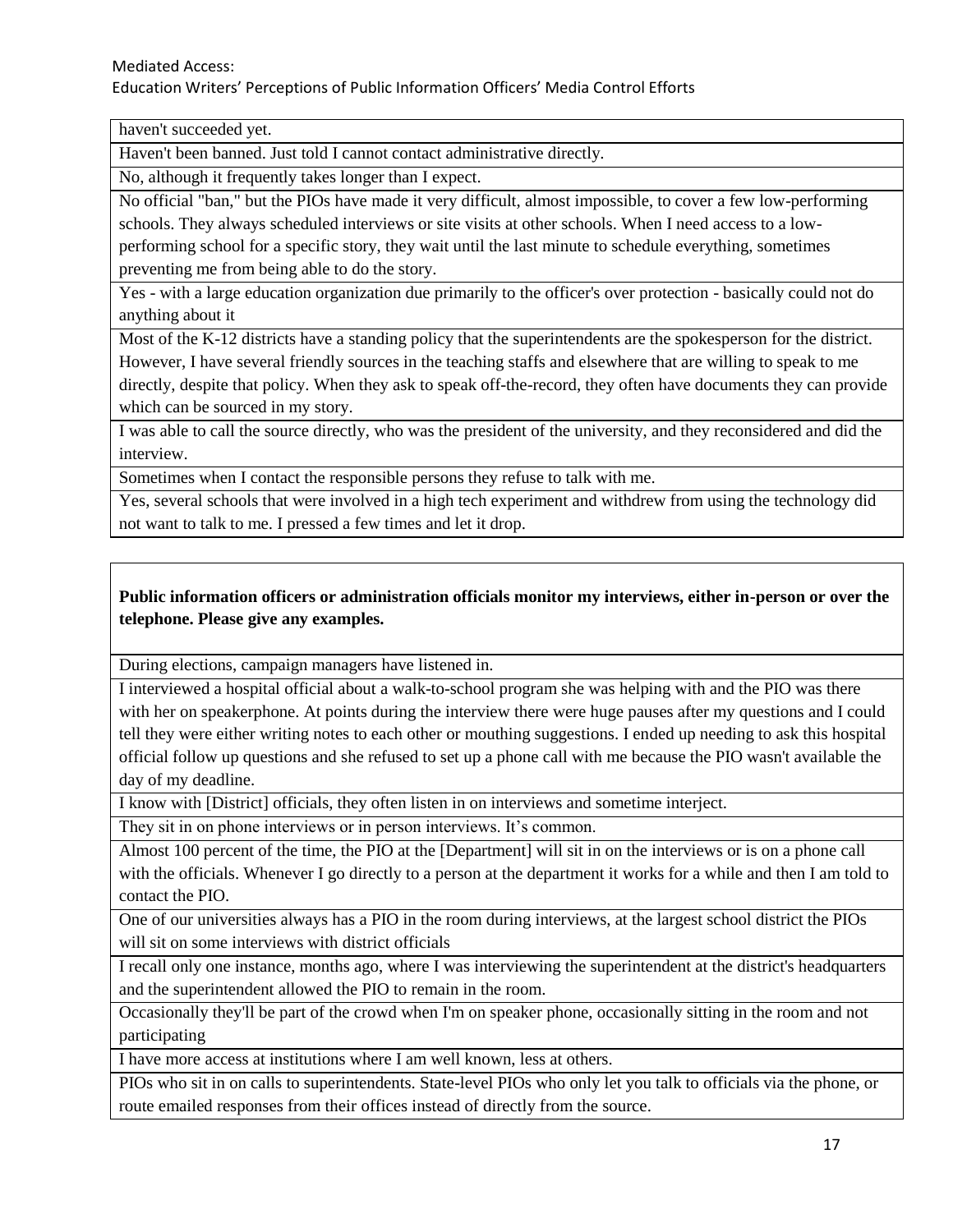Sometimes I sense the PIO is present during an interview to intimidate the employee into saying the "right" thing vs. trying to interfere or intervene with my questions.

Recently a child here killed himself, and I needed to interview school employees about bullying allegations. I was not allowed to interview the employees without their supervisors in the room.

If I have managed to set up an interview without permission from PIO, they will show up in the middle of the interview to monitor if they learn about it.

Occasionally I'll be put on speaker phone if I'm doing a telephone interview and occasionally a PIO will be in the same room; ditto if I'm interviewing a student; they seldom say anything, though

When speaking with employees of the state department of education the PIO often sits in on the interview and sometimes on a conference call - however, he often sets up the interviews.

I have had PIOs sit in on interviews with assistant superintendent-level staffers a number of times. It is rarely done with superintendents or principals, but at that in-between level.

About one-quarter of the time, a PIO will sit in on an interview. A little less frequently, they'll set up a conference call and listen in on the interview. Obviously, I hate this.

On occasion, a PIO will be in the room on speakerphone with a college president. They are ostensibly there to "help" if questions arise that need attention later. I have my doubts about that, but most of them do not interfere with the interview. And if they do I usually say, "I think the president can and should speak for himself/herself."

Most of the time the PIO only allows me to send questions to her and she will gather (incomplete) answers. But on the rare occasion I am allowed an in-person interview, she must always sit in. The most recent case was a time when I was writing about a new work-study program and speaking with students and administrators on a panel. She needed to take a phone call and asked that we stop speaking until she returned.

Some local district PIOs will "shadow" me on visits to schools and insist on sitting in on interviews. Often the PIO for the state department of education will do conference call interviews with key staff, so she can "understand what is going on."

I was banned from interviewing school employees at a given school without the school PIO watching. When I protested the arrangement and asked his reasons on video, the PIO blew up and grabbed my camera and ordered me to stop filming. He lost his job over the episode.

When this happens, the PIO will either stand next to me while interviewing someone in person or sit in on a speaker phone if it's conducted that way.

I interviewed the new president of the [school], and the PIO had to be in the room, and recorded the entire interview.

I'm not sure if they are monitoring my phone interviews, but it is possible.

When I want to speak to the district official in charge of charter schools about enrollment, or a school's closing, the PIO sits on the line when we talk. Same thing with the head of Human Resources, etc. Almost anytime I have to go through the PIO to get an interview, he monitors the phone call. He's not terribly obtrusive, and usually only has one or two things to say, so I don't find it problematic. More problematic is the district's policy that inquiries I make to department employees are almost always then rerouted to the PIO office or media relations/public information office, which slows down my ability to get information.

Feds in east room of White House as I observe ceremony for retarded girl; not obtrusive

Sometimes when I interview the superintendent, the district's PIO is in the room taking notes like I am

Whenever I interview the superintendent of the biggest school district I cover, the PIO is there. Sometimes he listens to my phone or in-person interviews with principals as well. With most other administrators, teachers or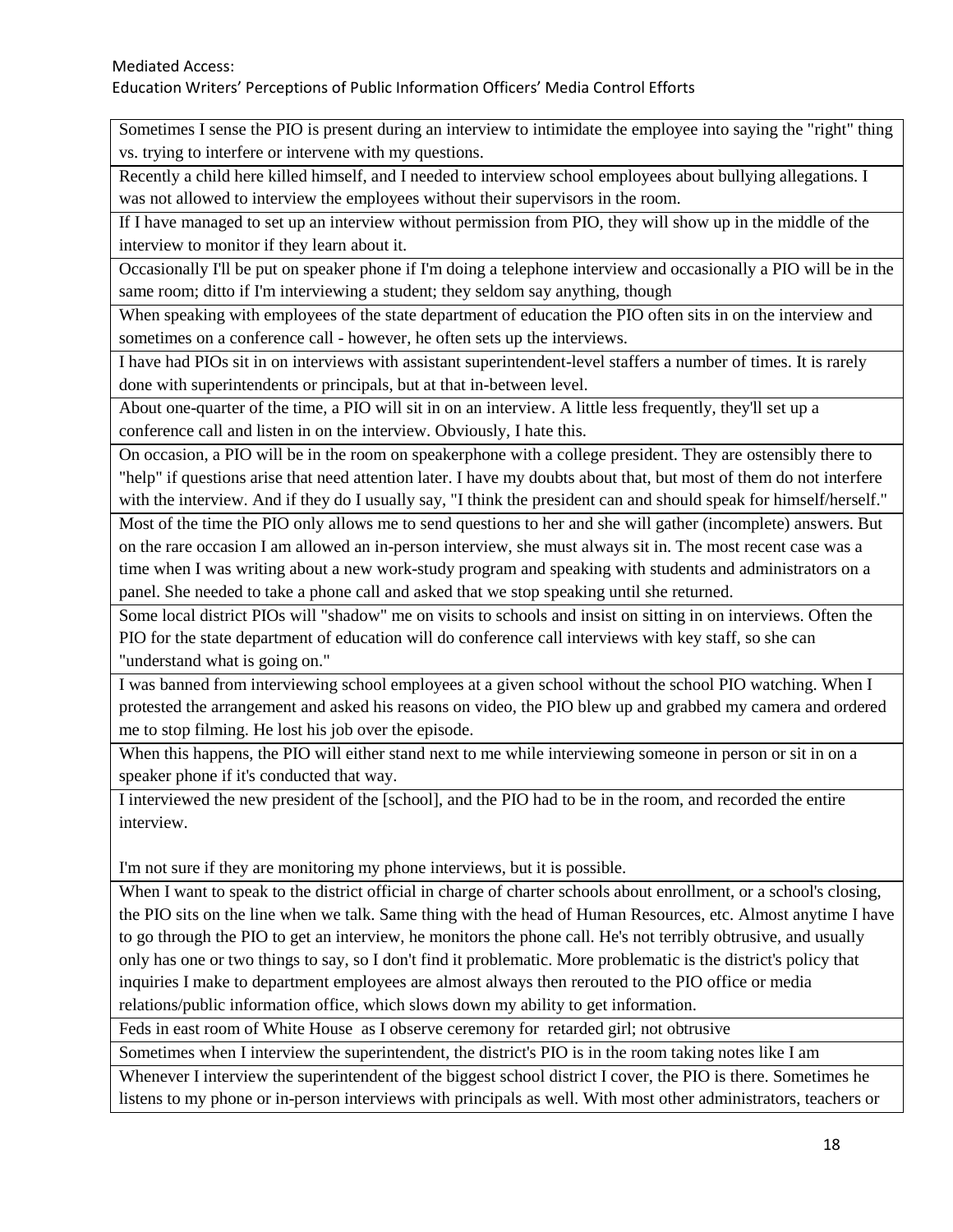students, he leaves me be. However, I will say, he has never interfered or tried to change my interviewees' answers, or directed them in any way (at least while I was present. I'm sure he gave them some prompting beforehand). Mostly he just takes notes and will sometimes provide supplementary information.

Honestly, the worst schools to deal with are the small surrounding school districts with no PIO. They obviously have no training in dealing with the media, and are immediately defensive when I introduce myself as a reporter. Recently, an administrative assistant refused to put me through to the superintendent at all, even though I just wanted to ask him to clarify things he wrote in a press release. I had to intercept him at a school board meeting, where I found him to be a reasonable, pleasant person, and we set up an interview for the following morning.

During event coverage, PIOs will occasionally join the conversation. And once, I had a PIO sit in on a conversation I was having with students about enrollment numbers.

In the rare cases where phone interviews are granted, a PIO is always on the line to limit the time and sometimes divert follow-up questions.

In some of the institutions I cover, PIOs will stay on the line and chime in on occasion

For a story I did recently, the public information officer monitored my interviews with the director of a program I was writing about, but he did not monitor interviews with students or counselors in that program. I've found that to be that case with other stories I've written: the PIO will monitor interviews with department heads, but not with students and faculty.

I cover more than 50 school districts; only a few of them have PIOs. In most, the district administration assigns someone to deal with me and other media.

Occasionally, if I've gone through the PIO to set up a phone or in-person interview with the state Education Commissioner, the PIO will sit in on the interview. Most of the time I have direct access to either the local superintendent or state commissioner.

If it's the subject is even a bit controversial, the PIOs at some schools sit in.

Public information officers sit in on all of my on-the-record or background calls with officials at the central administration. Sometimes they will conference in when I speak with a principal.

I don't allow it.

This is also a new practice under the [administration]. They send what I call "babysitters" to every interview I do at a school. Usually the younger staff in the communication office come out, and they take furious notes about what we ask and what the interviewee says. This makes the interviewee very nervous, and I feel this is very disrespectful of reporters. Also, if we talk to central office staff they have someone sit in on conference calls.

I once asked a community college faculty union president a few questions after a college trustees meeting, and the PR woman stood right next to him the entire time. Often when I attend a college event, she accompanies me on campus and stands next to me while interviewing college officials.

This is a constant issue whether it's the superintendent I'm interviewing or young students. No matter what the story is the PIO is always there and has even cut interviews short.

I interviewed the superintendent of a local school district and the PIO was there as well.

The PIO sat in on my back-to-school interview with the superintendent.

Public information officers sometimes sit in on interviews in person, or are in the room during conference calls.

If it is with officials about a sensitive matter; otherwise, administrative staff through whom I am trying to get data information, once they have permission, they can correspond with me freely.

Interviews at schools are not monitored, unless it was my series on a turnaround, then it was tightly controlled,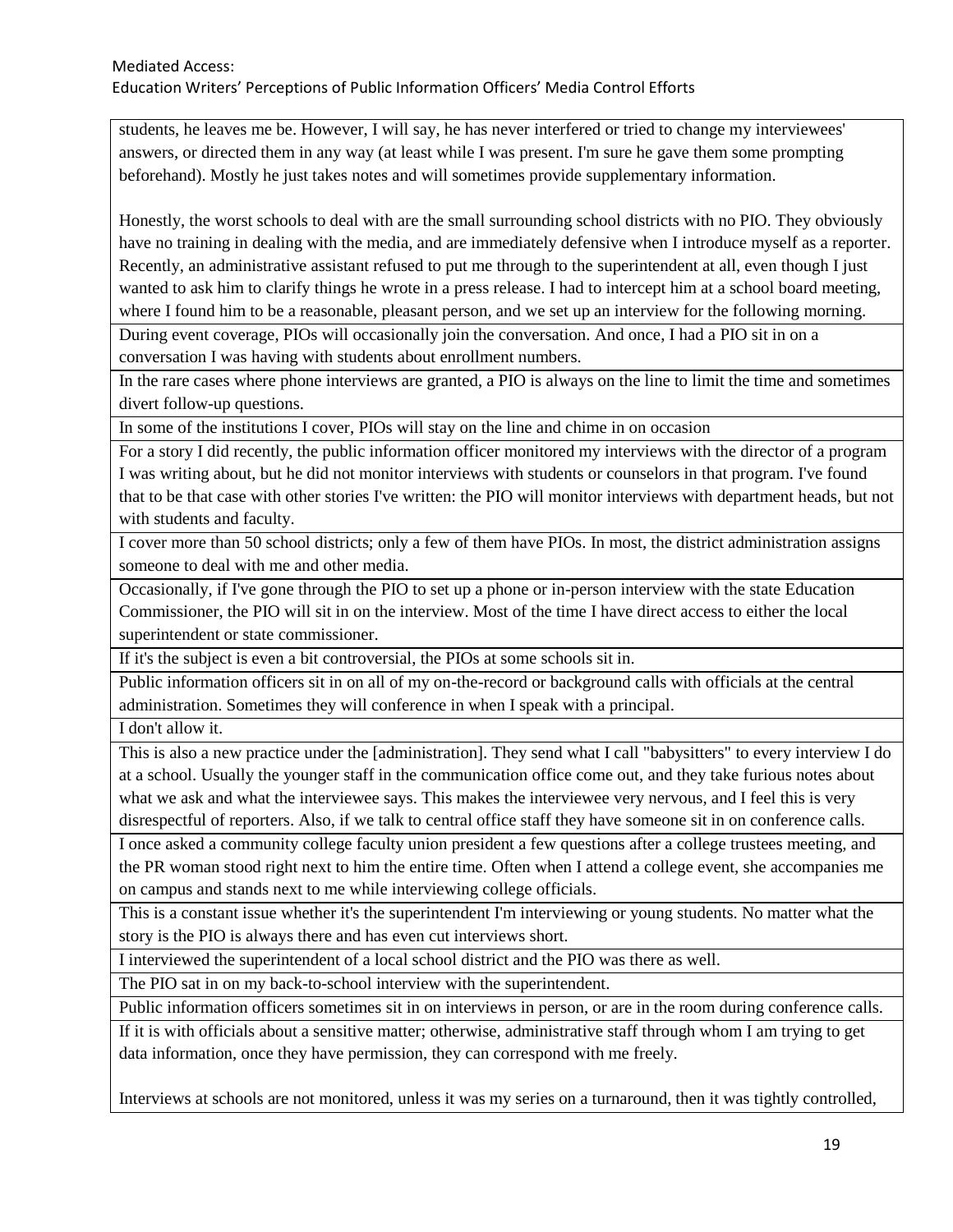#### Mediated Access: Education Writers' Perceptions of Public Information Officers' Media Control Efforts

and I had a district minder at all times. Anything sensitive and they will have a minder with you.

The [Department] is the worst offender in this area, where you can't even name the official in your story unless you argue with them. (I won that argument last year, but haven't been argued recently because I didn't have the luxury of time.) But the PIO always sits in on the interview, whether you like it or not. I find that the PIOs at [University] are much more comfortable staying away, even at private universities.

PIOs often like to sit in on interviews with students. At times that's actually been helpful because the PIO knows the kid and the kid is shy with me but not the PIO.

Some school districts and colleges require a PIO to be at my elbow at all times. Others leave me alone.

Of the school districts I cover with a PIO, they'll try to set up the call so they can sit in.

During a scheduled visit to a school, I had to wait more than half an hour for the district PIO, who was late, to show up so that the interview and class observation could take place.

Again there is no monitoring of meetings with principals, but there is of anyone at the department level, such as an interview I got about homeless students in 2012.

PIOs/communication staff will often sit in on interviews, usually unobtrusively but sometimes recording them. Often request to do phone interviews on speakerphone or at least to be in the room.

For all interviews over the phone, PIO creates a conference call and is in the background.

I've had PIOs sit in on interviews, but more because the source may be nervous than to monitor the interview.

I am doing a story on student discipline. In two districts PIOs attended interviews with superintendents and other officials. Separately during an interview with a superintendent on a pending strike the PIO was there, but she was most in the role of go-for to get documents and information I requested, which actually was helpful.

I started 3 years ago after a series of reporters had the beat and the superintendent was being fired. Every time he spoke to me, it was in a conference call with other administrators and the PIO. They still use this occasionally, but I choose to view it as an opportunity to get more voices and ask them all questions. The PIO gets deployed for lesser administration interviews, but my questions get answered.

When I interviewed an executive at [School], I believe the PIO listened in. This also happened when I interviewed an executive at [Organization]. However, this does not happen in local school districts, the County Office of Education or state Department of Education.

For one visit to a K-12 school district - a feature on district having high-performing campuses - district PIO went with me to both campuses I visited and sat in on all interviews.

In my largest district, the spokeswoman is present for every interview involving a student, including one with a 20-year-old dropout who has enrolled back into high school.

Typically, this spokesperson has sat in on the majority of my interviews with staff, even if it's off-campus. The spokespeople for the colleges I cover also typically sit in on interviews with staff.

Often occurs with high-ranking university officials.

If the superintendent is interviewed, a district pr person will be there. Sometimes this extends to interviews with principals.

Most administration at K-12 school and higher education institutions in my town like to monitor interviews. If there is a PIO available, they usually tag along as well.

Sitting down with administrators to talk about whatever, if he has time, PIO sits in. One recent interview was about 4K program, so really not overtly controversial.

Interviewing an administrator regarding a new gifted student program, the PR person was on the phone the entire time, fed answers to administrator on occasion. Hadn't happened before or since.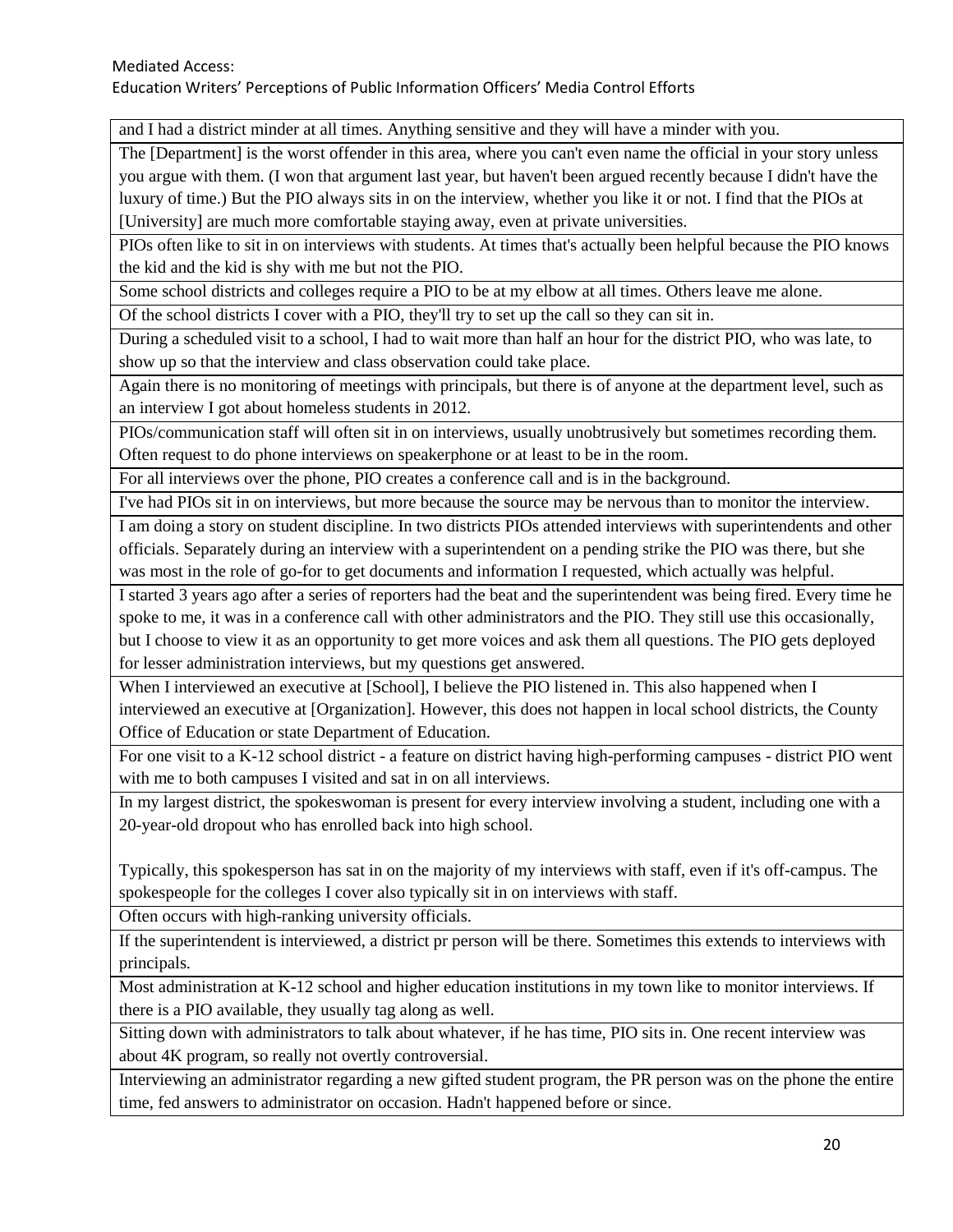Only time they don't is when I show up to a school or to meetings where I interview folks.

College administrators often require me to go through public information officers as their gatekeepers. Many times, the PIOs will sit in on phone interviews (typically under the pretext that they have arranged the meeting and are making sure it happens). Every six months or so, a PIO will ask me to send questions before an interview -- which I resist.

The new PIO sits in on meetings I have when I interview in person at district headquarters. However, he is not obtrusive. He does not generally sit in on other interviews.

Public information officers sit in on my interviews at times, but it's usually more to offer input or because I asked them to help set up the interviews. Very rarely if ever do they "monitor" my interviews.

Sometimes they will ask to sit in the interviews. If it is a high-ranking official (a university president, for example) I do not object if the PIO sits there silently because the PIO is below that person in rank, and is unlikely to feel intimidated by the PIO.

However, if I get the feeling the PIO is manufacturing or engineering a story, then I am more likely to object. I judge each PIO as an individual. Ideally, we are able to form a professional relationship based on understanding of each other's jobs.

Certain employees are more comfortable having the PIO sit in on an interview, but the PIO's presence is not required. The PIO does not interrupt or censor.

When the school PIO is there, he listens but doesn't step in to clarify. It's more to make sure my reporting is accurate after the fact. Given that he's a former journalist it's not surprising however.

K-12 state PIO usually walks over and monitors any interviews I do at meetings, and often conference calls by phone. Some local systems allow me to talk directly to decision-makers. Universities are generally less restrictive, although some want to monitor.

Occasionally on issue stories, that person will sit in, but rarely comments or interferes

Usually pertains when I talk to the superintendent but not others.

Usually, a representative listens in on all phone interviews and is present when I am in a building. This makes it difficult to schedule interviews or visits sometimes because more schedules must be coordinated.

Can't interview someone on the phone or in person from central office without a handler.

They'll have a conference call with me and have PIO present

The community college PIO will frequently listen in on phone interviews, K-12 PIOs rarely do.

They might coordinate the phone call or sit in on the meeting. But, typically, they don't interfere unless they're trying to help (by making sure I have what I need, et cetera).

This happens all the time at the Ministry of Education, but never ever ever at a school or university level.

Typically, there are two ways this happens. A principal or teacher emails quotes in response to a question to the PIO, who forwards the email to me. Or the PIO will sit in on an in-person interview between a principal or teacher and me.

The PIOs attend on-site interviews with administrators, teachers or school-level employees. They sit through the interview and shadow me whenever I am on school premises. When I talk to an administrator (like the superintendent) on the phone, they often are on speaker phone listening and chiming in.

[Department] spokeswoman sat in on interview with chief academic officer. On rare occasions when I get info via email, spokeswoman is CC'd on emails.

Whenever I interview someone in person or over the phone that works directly for the district, not principals or teachers.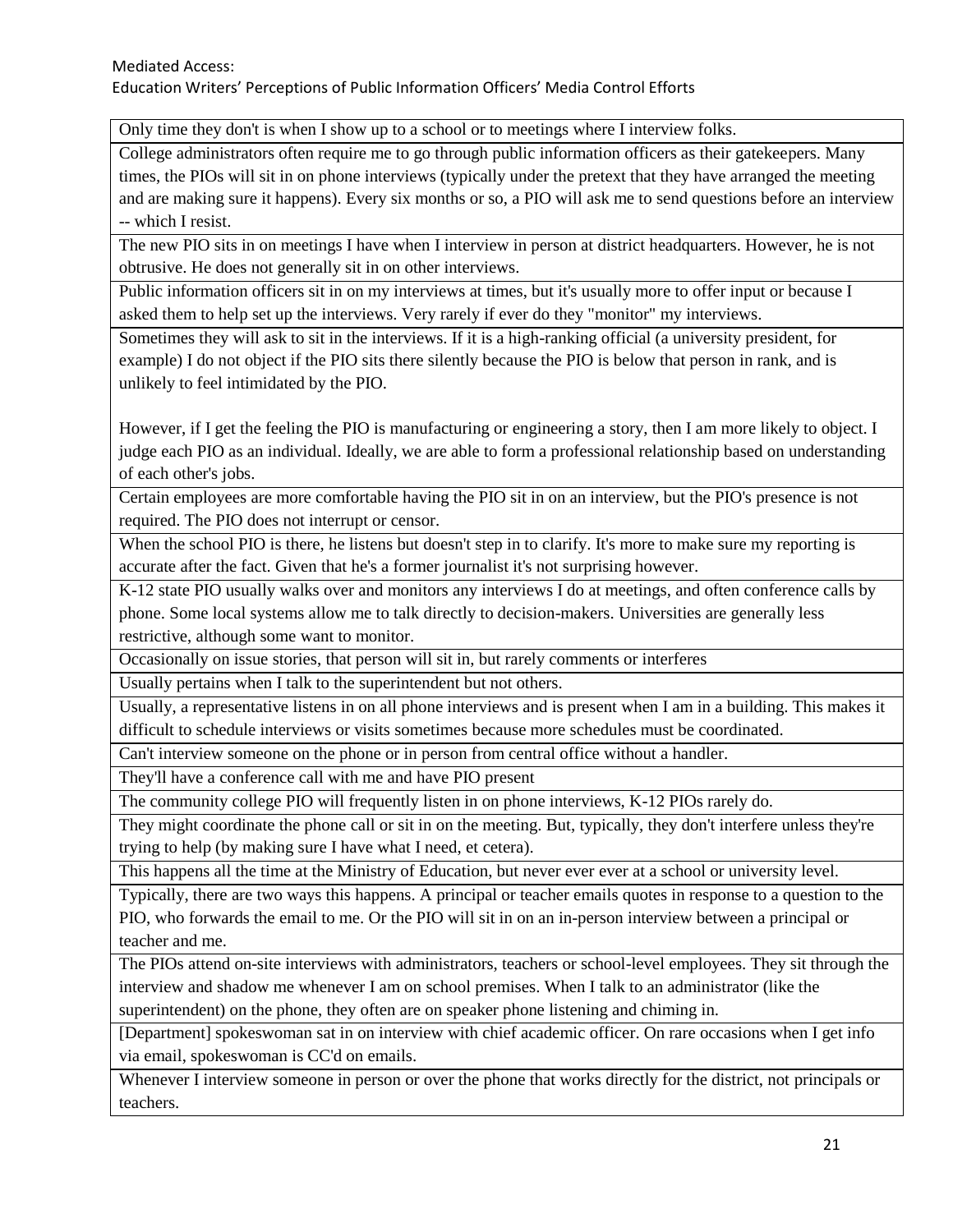The PIO will sit in on what I think she considers to be an important interview or with a high-profile employee. Sometimes, she says she also wants to learn more about the topic I'm covering.

Some of the K-12 districts I cover will provide teachers or others to speak to, and will attend the interviews. At the local community college I cover, the PIO often sits in on interviews and takes notes.

PIO typically sits in on interviews or is otherwise present.

A lot of the time they will sit in the interview or be in on the phone interview.

#### **Any other thoughts that you would like to add regarding PIOs and newsgathering?**

It helps to develop a working relationship with them. I try to regularly meet with my PIOs.

I deal with PIOs in lots of school districts, the state department of education, various education membership associations, and they vary wildly in their interest and ability to help me get what I need. Some are great and very time sensitive. Others basically wait me out until I have no more time. The worst one is probably at the state department of education.

I have found most PIOs I've dealt with, at the state level, in particular, to be condescending, dismissive and very difficult to deal with.

I think sometimes PIOs are so afraid of any bad news getting out that they make it difficult to get any stories good or bad. While it makes it harder for journalists to do our job when PIOs aren't open with information or allowing interviews, there are almost always other sources and avenues available to get the information we need. We just have to work harder.

Because of my state's economic problems, the district I cover, which is a large, urban district, did not have a PIO for several years and I was able to operate with virtually complete freedom. If you had asked me to take this survey one year ago, the answers would have reflected that. However, with a new superintendent in charge, as well as with a PIO back in place, I am finding all too often that schools and administrators are referring me to the PIO before they will speak to me because that is what they seem to have been told to do.

I'd like to add that the PIO at the public university here is very transparent and responsive. The trouble I have is with the private college in my area. This PIO, under direction of the vice president, rarely gives me access to people or information when I need it for news stories - apart from positive, feature stories.

They get paid too much.

Often there's a big difference in the situation. In some school districts, such as [County], I always go to the PIO because he is so good at his job and often finds me someone to interview on a particular subject faster than I could find that person. In other school districts, I have come across PIOs who are just lazy, paranoid, don't know the education issues or are just combative. Over time, I have developed sources around the state and in schools who I can call to find out what is going on so that I don't have to go through the PIO.

The culture of the communication offices in the 40+ school districts in our county, the colleges and universities varies widely. Some are very helpful and some are very obstructive.

State level access in [State] has become more restrictive - questions are answered by the PIO rather than individual employees and the [Department] puts out less information than in prior years.

But I also believe some of the restrictions are in place because there are so many inexperienced reporters, and the PIOs are used as buffers to answer basic questions.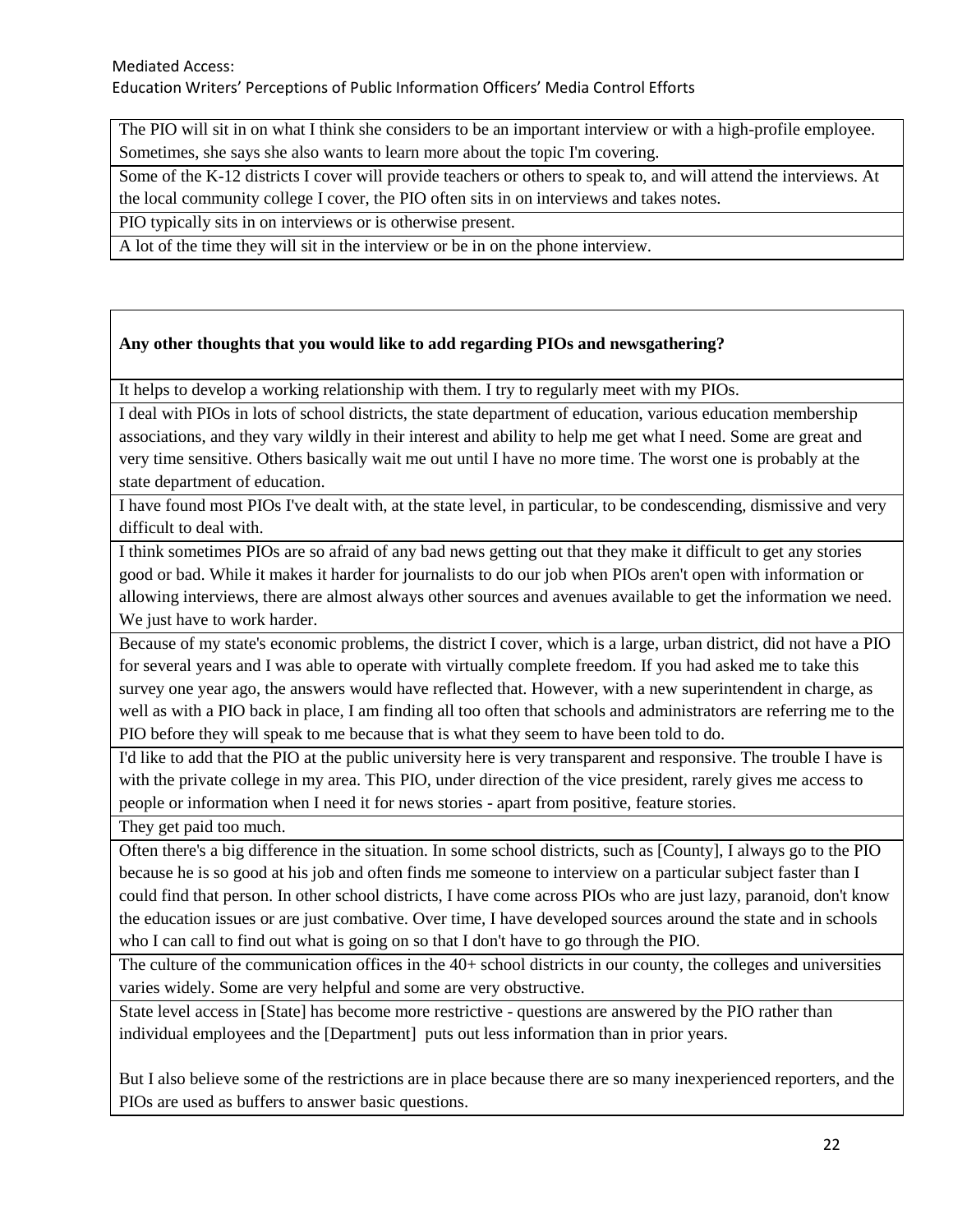At state colleges I have noticed that the PIOs often now have other duties so they take longer to respond.

At the K-12 level few districts have PIOs and reporters must learn how to navigate each district's policies.

I have been on both sides (as a news reporter and as a program manager/PR person for educational and government organizations who worked with the media). I have also been a classroom teacher and have family who are teachers. Generally, when speaking with school representatives in my capacity as a reporter, they know this (or gradually come to know this). I generally don't have difficulty dealing with PIOs in educational settings because I treat the ones I encounter with respect. If I do get the run around (and I've had this happen more with local government PIOs than school PIOs), I try to build rapport with the PIO first. If I can't, I then go to the PIO's boss. (That individual generally knows me, and knows that I'm fair and balanced, and will generally have a chat with the PIO.) I also think it depends on the situation; it can be tough dealing with bigger institutions because there are so many layers. But, in general, I suspect that when some reporters are having problems with PIOs, they may not be treating the PIO or educational staff person with the respect he/she deserves. (Example: When I was managing an educational program for a major university, I was the point person with the media for the physician who headed the program. She was one of the top people in her field, and was frequently interviewed by major media like TIME, the New York Times, etc. When approached by their representatives, we were given ample notice because they understood she was likely with patients. But when we received calls from smaller media outlets, their representatives were often clueless, calling with unrealistic turnaround times for her response to news that was not breaking.

Many of the PIO positions have been cut or eliminated in the districts I cover.

Access to schools is a continuing problem, but it is compounded by other duties within a small news organization.

[State] has horrendous sunshine laws and a state government that prefers to hide rather than facilitate. Their issues are long-standing, varied and not conducive to a fair and open flow of communication, let alone watchdog journalism.

Some are great, some are not. That's why my responses are middle-of-the-road and not very specific. One PIO responds within minutes; another ignores my messages but complains after a story runs.

It's not just the PIOs. Some districts conveniently leave important documents off of their online public board document systems, leave certain meetings off of calendars, etc.

I answered this in order to comment that several decades ago I wrote a guide for PIOs of school districts that stressed transparency and access. It was published by the National School Public Relations Association in Bethesda, MD. There may still be such a resource available from NSPRA, though much revised.

A lot of this is conditional; I have a good working relationship with most of the PIOs of the districts I cover, but other districts don't have PIOs so it's the secretaries that make the decision on contact. I'd rather work with a PIO

It's one thing when an agency or school says I can't interview a staff member or state expert on a topic, I do find it to be a different situation when it's a parent who has asked for their sixth grader not to be quoted in the paper in which case the district doesn't prevent me speaking to the student, only specifically quoting her.

I've found that when dealing with PIOs how receptive they are and how useful depends on the agency and the PIO - for some of the school districts I cover there is no PIO at all, for others the PIO is a person to go to in specific cases - most times I start by calling the person I actually want/need to speak with and may go back to the PIO if I need a suggestion or different angle.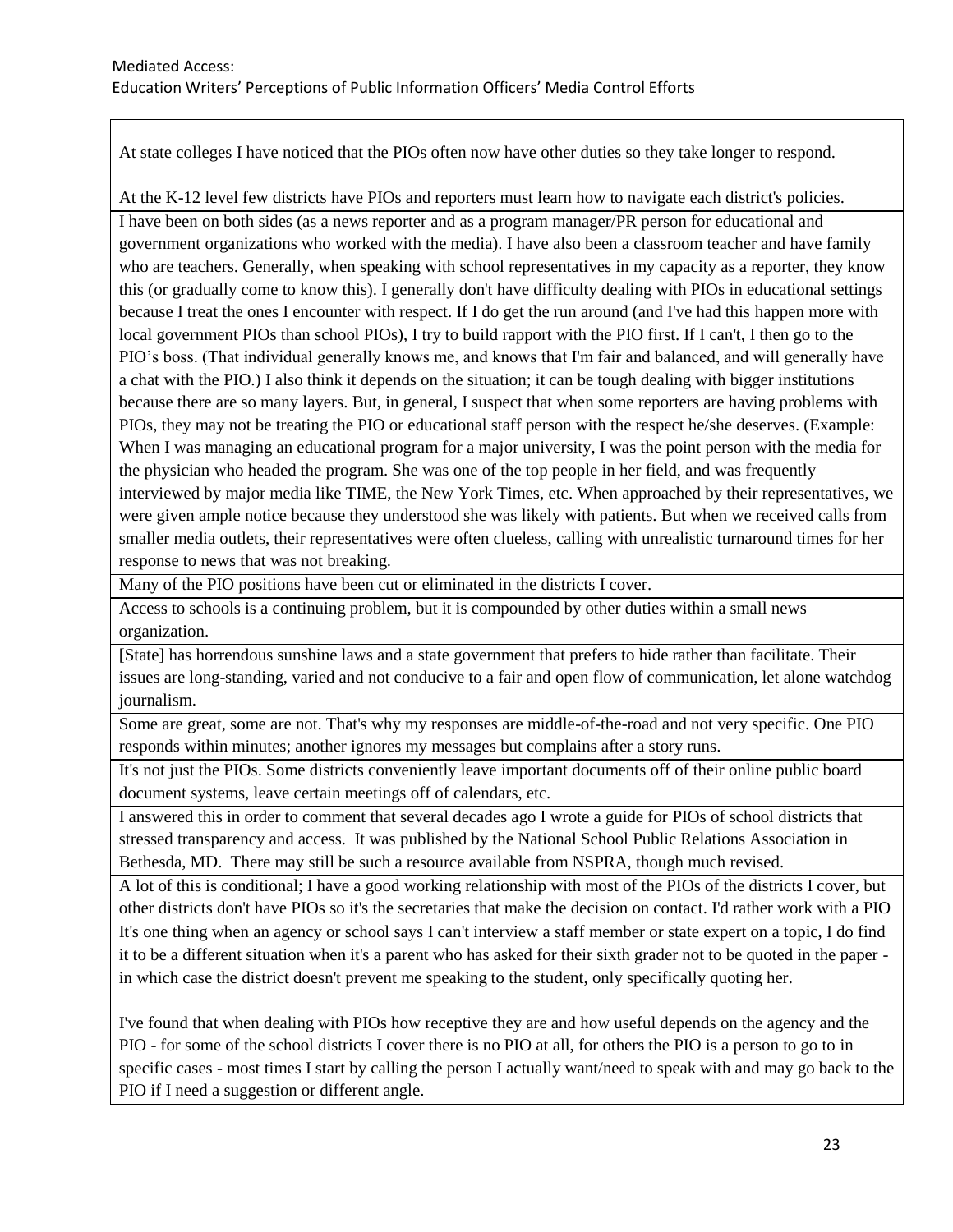PIOs can be helpful when it is unclear who a question would be appropriate for, but they can also be obstructionist when they don't like the topic you are writing about.

My worst experience was with a community college during the Occupy movement -- our city's Occupy group camped out at a local community college. The PIOs absolutely did not want to talk about the issues and were very unforthcoming about information. They probably also grossly exaggerated the cost of providing security during the encampment. At the university level, I've learned through public records requests of emails that there is a very high level of discussion about my newsgathering activities almost every time I make a phone call. And there's a fair amount of spinning throughout the process, from the PIO's office. I don't have as much trouble with access, but there's a lot of spinning.

PIOs are a mixed bag. We are often at cross-purposes with this set, but they are sometimes the only people we can get on the phone to facilitate an interview. In that sense, they are a necessary evil. I accept as a matter of course that a PIO enters the equation when a college president needs to be interviewed. What is terribly bothersome, though, is when you find that Joe faculty member or even a dean is hiding behind the PIO. My sense is that this is the mark of an institution where people, who should have a right to share their views, are intimidated about being truthful and cooperative.

I think we should also flag as a real problem the practice of PIOs "hand picking" people for interviews. With controversial stories, when a president is under fire, it's not uncommon to be told we should talk to Professor X for his/her view. I'm fine with that if the person is in a duly constituted position of leadership -- say a Senate president -- but I'm leery of being steered toward a faculty member whose lone credential seems to be his/her undying support of an administrator.

Good PIOs are a help, not a hindrance to reporters. They know who the best person to respond to your questions are, and they're usually better able to track somebody down quickly.

In my district, the job detail of the PIO office seems to be more about controlling information and message than providing information. The chief spokesman is also clearly used as a mouthpiece only for controversial issues in which the superintendent wants to remain unnamed. On positive issues, the super jumps right on the phone. The PIO's demeanor can also be very aggressive, which doesn't make for much of a cordial working relationship. Finally, the wide variance in speed of responding to interview and information requests suggests that the PIO office chooses which issues to allow quickly into the news, and which ones to delay. On unflattering issues, a response is always far more difficult to obtain.

I have had experiences at both ends of the spectrum. One district's PIO is pretty helpful; another district's can be pretty difficult to work with.

No problems with PR folk nationally or locally of major impact. If both reporter and PR type are trained, broadly prepared; ex journalists made understanding pr types. Both sides must be fair.

All of these answers are for my K-12 coverage - and the districts are too small to have PIOs.

At the state DOE level, there are significant barriers, mostly of a political nature, that lead to dragging feet on requests, lots of push back (why are you doing that story, do this one instead) and - worst - taking my FOIA requests and then putting out a press release / announcement with the info, so it's impossible to get an exclusive. Very frustrating.

Looking over these questions, I realize I've had a pretty good working relationship with some PIOs. However, I am still concerned about the entire system, where information is filtered through the PIO, and where the best stories about government have to be sourced with anonymous sources because only person is allowed to talk to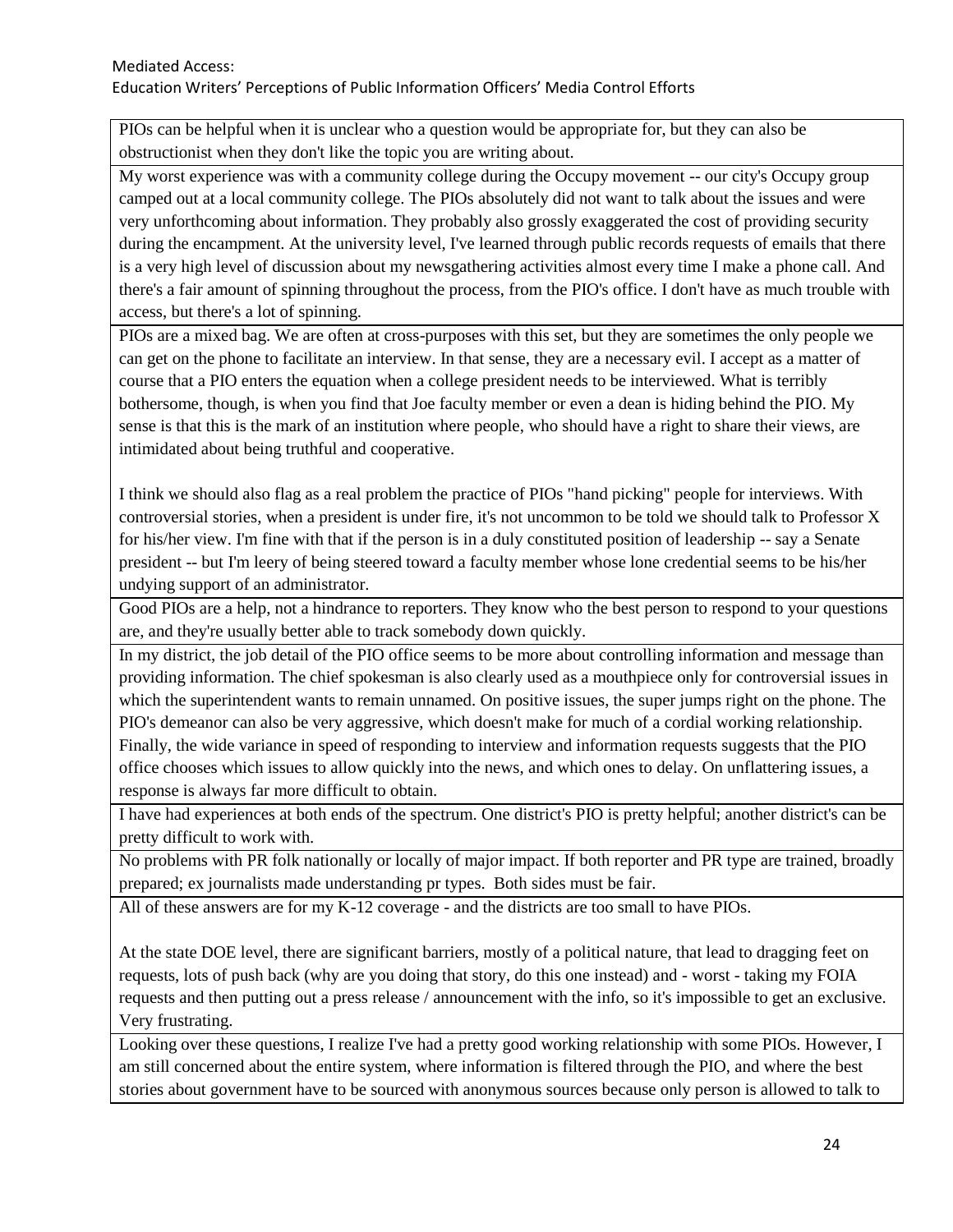you.

I'm only four months into my professional career, but I've found PIOs to be more helpful than hurtful in most instances. The worst offenders when it comes to withholding public information or refusing to let me speak to certain individuals are administrative assistants/receptionists working at small school districts who have no concept of what is public and what is not, are inherently distrustful of media, and therefore shut me out entirely, even when I'm asking very basic questions.

I have good PIOs at two of my K-12 districts and no PIOs at two others. I find that those with PIOs are much easier to work with, even if it means the occasional fight to obtain information.

PIOs in federal, state, and local departments of education should consider that they are public servants. When they help journalists get requested information, they are in essence serving the public more fully. Too often, the US DOE limits access, is cryptic in responses, or gives generic answers.

A good PIO is invaluable, quickly directing me to the right person and finding answers. Sadly, there are few of those left.

I deal with multiple PIOs. Some are more cooperative than others. Usually, they are a helpful resource, directing me to the person most able to answer my questions. Their direct communications to me - press releases; announcements; etc. - are rarely helpful for anything but fluff stories.

The most frequent problem is not with interviewing, but rather with data and information sharing. PIOs will sit on requests for months or even years, regardless of FOIL laws.

The "P" in PIO seems to stand for "prevent" rather than "public." Most see their job as keeping reporters from getting information.

The [Office] gets copies of our Freedom of Information Act requests as soon as they are processed by the Law Department. I am told they have to approve all FOIA requests and that waiting for their approval sometimes takes weeks. I understand that the communications office might want to see FOIA responses so they can be prepared for questions, but I think it is very inappropriate for them to be so involved in the process and to have approval power over them. I am trying to get the Better Government Association to have some lawyers address this issue.

Some districts have lengthy delays before responding to public records requests, which is very frustrating. They can both help and hinder....

The current district I cover is not as bad as districts I used to cover. But even the current group is slow to respond to records request, they don't quickly respond to questions. They can go too far trying to control the scope a story. In the previous district, they just didn't respond at all.

My favorite PIOs and school districts are the ones who are there to assist when I don't know who knows the most about a topic but who give me freedom to contact district employees. I also love PIOs who have extensive knowledge of all aspects of the school district.

The bigger the district and more embroiled they are in "reform" movement, the more they try to control image of district. Especially in cases where board members are elected in part through large donations from reform organizations and outside campaign money. It is refreshing to go to smaller districts with true community-based board members - PIOs are so happy to have you covering their district and the politics are much better. I understand why school districts want to control image to an extent, especially if they have been burned by shoddy or one-sided journalism - but being fairly new to the beat, I was surprised at how the image control by one large district reminded me very much of the public affairs office with the [Organization] - I spent many years in [State]. I was dumbfounded that I was actually dealing with a public institution and could not wrap my head around the barriers. I really could not believe it, as when dealing with school matters in [State], had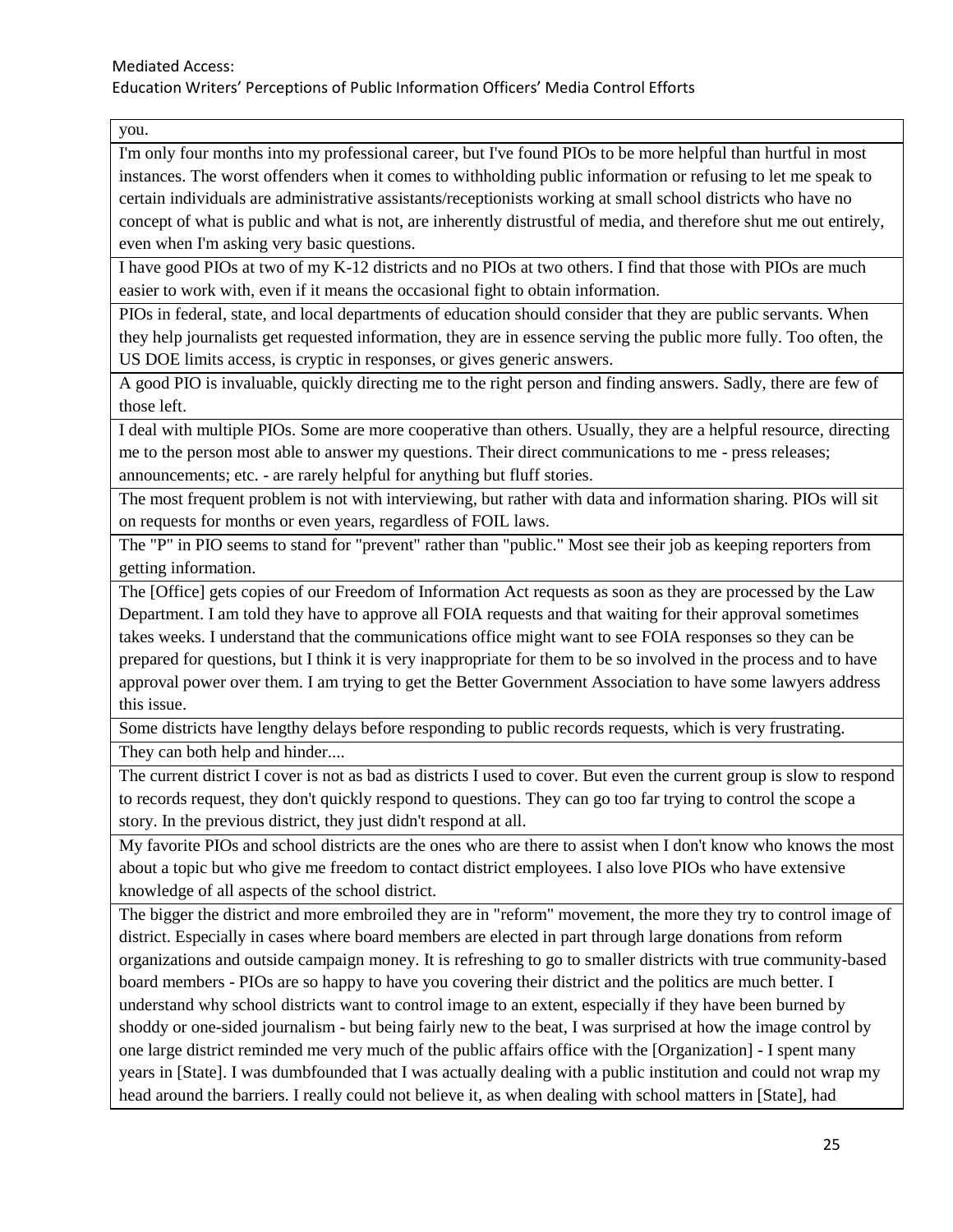encountered none of the politics and barriers. I appreciate though, on a story about a fired teacher, the district tried to work with me and get the story done. My BIGGEST problem is the lack of freedom I feel in talking to teachers. SO MANY are deathly afraid to speak for fear of losing their jobs, but I refuse to have my stories contain only talking heads (people not directly involved in classrooms) and so if I have to, will not identify the teacher. But I guess that's a different issue!

While I covered K-12 for 20 years, I felt far more strongly that the role of the PIO was obstructionist. At the higher education level, they are much more helpful -- acting as an expert traffic cop and helping to the right destination than was done at k12. There it felt that they thought they needed to protect to frightened teachers from doing anything that might tick off the principal.

Often seems like PIOs see their job as doing spin control and preventing reporters from, well, reporting. However, there are exceptions, PIOs who do their best to provide information/access efficiently. Distinction is a matter both of personality and institutional policy.

I love good public records laws.

Over time, the trend has been to keep us out of classrooms in the name of protecting student privacy. This makes it hard to report on what's happening there -- which is the info most parents and readers want.

PIOs often tell me I must route comments through them because I need to obey district policy. Students and employees, not me, have to obey district policy. It is the PIO's job to make employees aware of the district's policies for dealing with the media. If I call an employee and they want to talk on the record, I didn't do anything wrong -- something certain school district PIOs fail to understand.

Of the school districts in my coverage area, I have dealt with only one that has a PIO. None of my five core districts have PIOs.

The city here routinely refuses to release stats are not favorable to it For example, it has routinely denied my request for data on homeless students that it is required to collect and indeed does collect under federal law. I cover two school districts, and one of them is fantastic, but the other is impossible.

I've found being very upfront about what's coming -- i.e. this is your chance to help shape the conversation, it's

happening -- keeps a civil relationship going even in strained times.

For the most part, I have found PIOs to be helpful because they put me in contact with the people with whom I need to speak. Sometimes it's harder to get info out of agencies that have no PIO because district staffers tend to err on the side of not returning phone calls unless someone tells them it's OK to talk to the press. As a reporter who used to cover cities, I find school district PIOs less intrusive than corporate PIOs or paid PR consultants. Like many other education writers, however, I have been frustrated by the [Department] staffers practice of refusing to be quoted by name. What are they afraid of? Accountability?

Because I cover so many districts, I appreciate having a PIO to get me in touch with students or other people I need to speak to for feature stories. However, I get frustrated when a PIO tries to change up my story to fit the district's agenda.

Too often PIOs are happy to release what they consider "happy" news, but when it's not something they control, they can be far more difficult.

Often PIOs will assure us that we can get an interview, then wait a few days to tell us right on deadline it's not going to happen. The best PIOs (at other school districts) will often ask me why I'm calling them, if I know who I need to speak with, and there are no barriers.

It's up to the superintendent in the local public school district on whether I get access or not. This leads to agreeing to a lot of pieces that aren't necessarily hard news and other requests for interviews for some stories are not granted.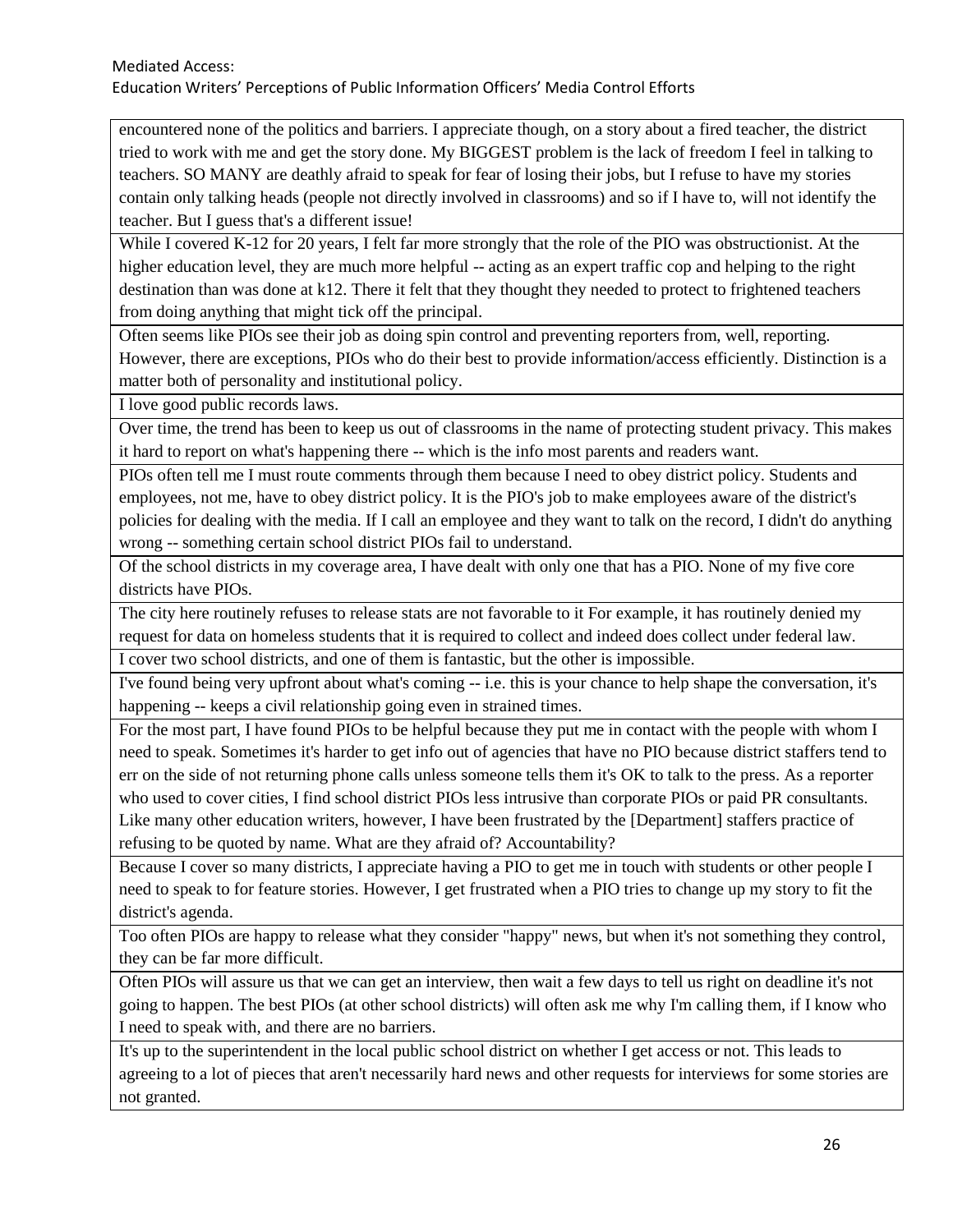Seems to be a trend by government bodies to try to control news media. Perhaps had to do with the fact that money is tighter and people more critical.

[City] came down hard on a principal I interviewed who admitted he was planning to hire his wife to work at his school; after that, he told not only faculty members, but parents also, that they were forbidden to talk with press- so it reaches beyond the school staff members to try to lock down information from all members of the school community. Disturbing. (To note, some parents talked with us anyway. And we were told teachers were threatened that their jobs would be on the line if they spoke with press.)

I think I have been fortunate in my district and the power its PIOs have over news coverage. I've almost always been able to go directly to people in the district I need to talk to. If I always had to go through the PIOs, it would be a very frustrating process and I would not be getting the same amount of information.

Ours here in [City] is really restrictive, mainly because they work more for the mayor than for the actual district.

I'm astonished by how many PIOs for public agencies are wanting to speak only "on background" these days - not for attribution.

PIOs need more experience not first year people who have no idea what they are doing.

It's my job to get "regular" people to talk to me. Often, this takes a long time with educators and PIOs. I have found they are more open when they believe you will treat them fairly, and you make it a point to learn about them. This allows me to naturally go around the PIO, rather than a bull in a china shop approach, which rarely works in K12 education reporting.

I am lucky enough to work in a county where most school districts trust me and work with me well. I also work in a county in which only a few schools have public information officials. It's more likely that a superintendent will direct questions go through himself/herself if there's a controversy.

For me, the worst public-information problem is sluggish response. I can handle going through a PIO for information, but in the case of the K-12 district I cover, attempting to play by the rules usually yields a whole bunch of nothing. The PIO selectively returns my calls and emails based on what she wants covered. Even positive information seems to be trapped behind a cement wall sometimes.

I cover every university in my state, and the response varies drastically from one institution to the next. The PIO at the flagship university is obstructionist, refuses to respond to questions or requests in any form other than email and takes ages to answer her emails. At the other major public university in the state, the PIO is generally much more helpful.

The PIO I deal with doesn't interfere whatsoever with my newsgathering and I am not prohibited from interviewing anyone.

They do like to try to keep "bad" news out of the press, and occasionally put up barriers in an effort to do that.

I used to work with a PIO who let principals handle their own PR and seek help when necessary. Now I work with a much more centralized approach (same school system) that makes it much more difficult to build relationships at schools.

Depending on the school district (I cover 5 medium size and several other small ones) I get different level of responsiveness. In those districts where I know PIO is hard to deal with, I email requests with copies to Superintendent, PIO, and Independent parties. That gets me through more quickly.

I think many PIOs have a lack news judgment and are fearful of building a relationship with the media, which would benefit both sides.

In the best situations, the PIO will provide access to the best person in the district to answer a question. In some districts, the PIO will try to be the "voice" and answer the question herself/himself, even when lacking the expertise required.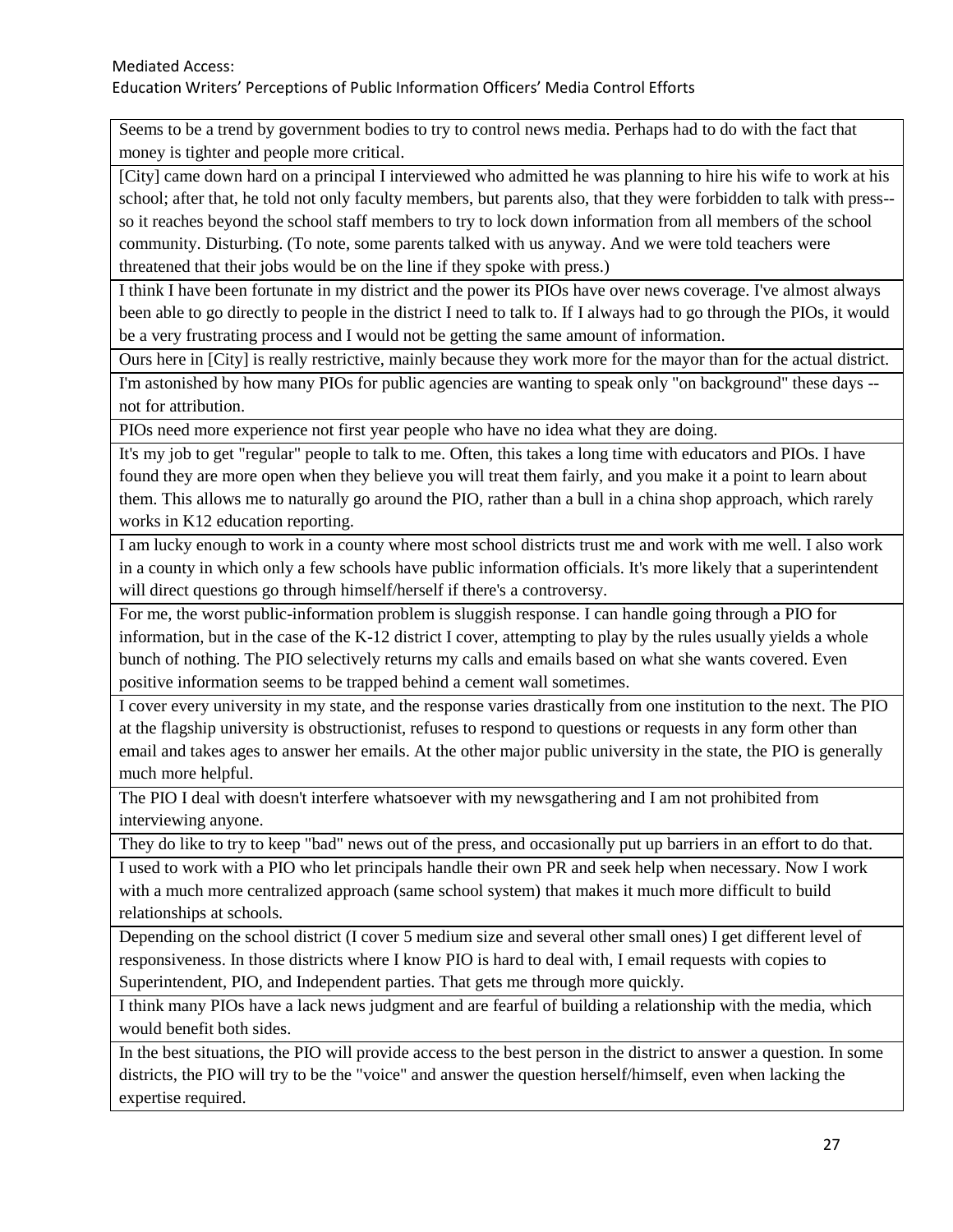I have found that it is easier to have a relationship with press people who deal with interview/comment requests as many used to be journalists. I have a harder time dealing with individual who is in charge of APRA (FOIA) requests.

I believe public records laws are routinely being violated by some agencies. Some officials in my state have used private email accounts to conduct state and university business.

It's important to see things from their perspective.

I have an excellent relationship with all of the communications folk I interact with, though lately the provincial government seems to be tightening the info they're letting out. For example, the [Office] seems to have to give their OK for someone to talk to me about anything at all. I foresee this becoming a huge problem and it's already caused some issues with interviews (though has never impacted a story... only my sanity).

At a local school level, teachers and principals have been instructed not to talk to media unless they let the communications guy know. This hasn't been a problem, though, as I have a good relationship with the POI and he knows I will be fair and balanced in my reporting, so he's happy to give me access to anyone about anything.

In general, the school system PIO I work with now is the most open one I have ever had. She doesn't seek to stop us from doing stories on anything, even topics that reflect negatively on the school system. However, I have previously had some closed PIOs to deal with, and even this school system could stand to be a little more open - but I fault that on a reluctance by some principals and teachers to speak with the media rather than on the PIO, who usually accommodates my requests.

Most of this is related to the spokeswoman at the [Department], who is hostile toward my employer and has recently taken to responding to my requests only by email (rather than phone). Local school districts are too small to have PIOs. Some districts prefer nearly all comment to come from the superintendent, while others are more open.

Most PIOs I encounter in education are very helpful but that isn't always the case in other areas I cover outside of education.

Where I work, there is an intense pressure from above that makes teachers unlikely to talk because they fear that it will jeopardize their job status or future in the district.

For the most part, I've had an overwhelming positive experience with one, and a frustrating experience with the other. In my opinion, the latter is partly because she does not have a good understanding of my job and the work I need to do.

Going through public information officers - ironically - is not a good way to get an interview. All they do is delay things and make your job harder. I only use them when it is required and then I try to figure out how to circumvent them. They are typically a disruption rather than an aid.

I think it is especially difficult in small towns to circumnavigate PIOs and get staff-level people to speak on the record, because gossip spreads quickly and — especially in this funding climate in education and the economy in general — people are worried they'll be found out as a source and lose their job.

I cover a district that is relatively open. Some school principals are better about allowing me onto campus than others.

I have covered many industries and government institutions and only started covering education 2 years ago. I would say the caliber of the typical education press officer is not as high as in, say, a House leadership office or Google Corp HQ, but regardless of their sophistication, all of them try to block press access to certain stories. It's my job to keep hounding. Education press officers are not more restrictive or controlling than others.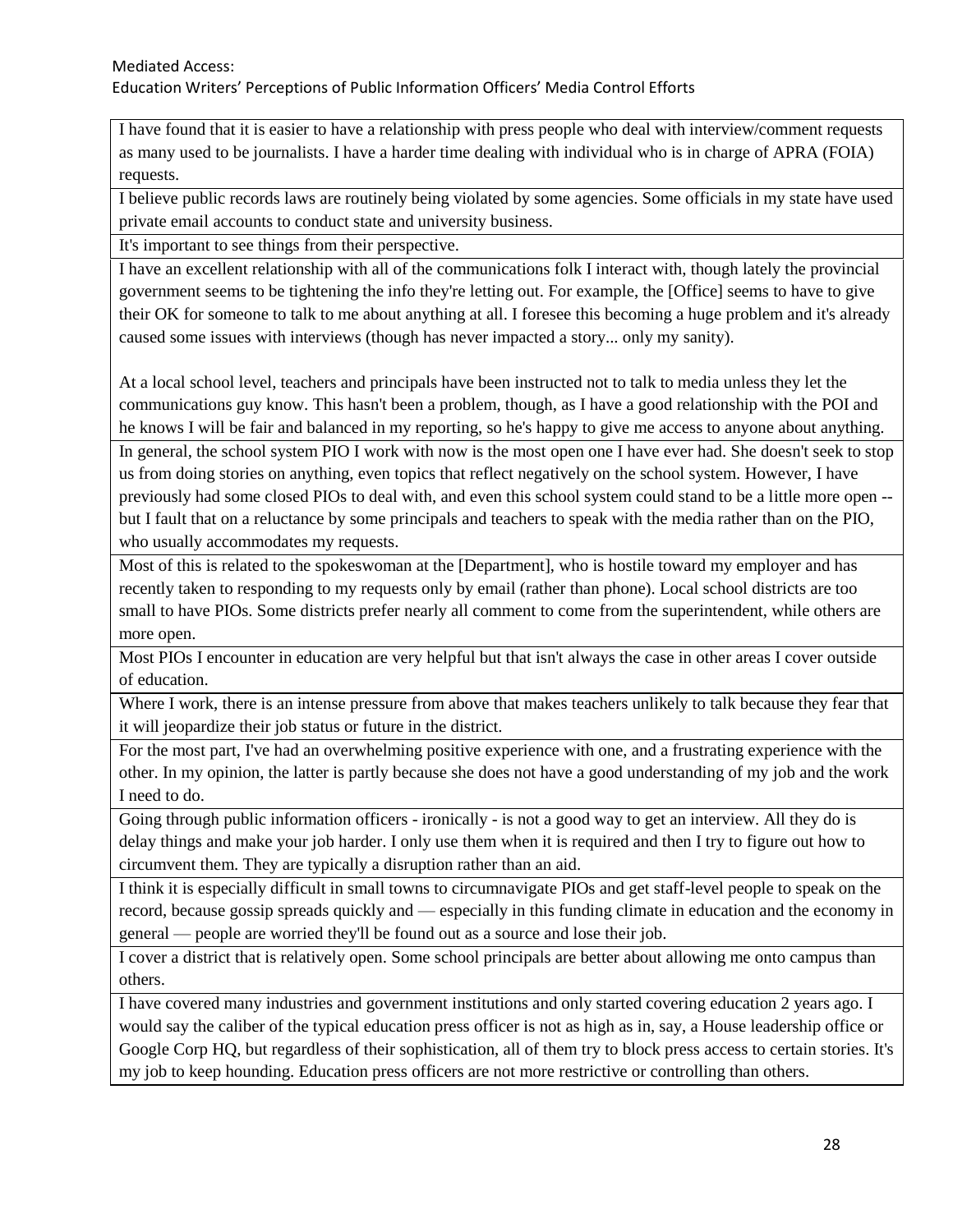## **If the public records request was fulfilled, did they provide you with the information you asked for? If sort of, please explain.**

I asked for the number of "parent refusals" on state tests. She supplied a graphic with four years of information, but she declined to provide information on what constitutes a "parent refusal." I asked if a parent has to write a letter, have a meeting with the principal etc. She said it's locally decided, but I don't believe that at all. As the central agency dealing with state tests and the synthesizer of all the data, I think they have a very defined role in tallying that number.

Not all, and the district failed to provide a clear explanation of why a good portion of the request was not fulfilled.

Most recently I made a request for the 2012-13 payroll. Five years ago, I received a list with every employee's name, salary and other info. This time, the list I received was by job title with no names and was useless. I have submitted a new request and even shared with them the Excel spreadsheet they provided me with five years ago to show them they have complied with such requests in the past. That was a few days ago. I am still waiting.

We find that the school districts wait until the full 30 days is up to give us the information and often want to charge more than they should. In the old days, when my paper had lots of money, we would fight these sorts of roadblocks and the departments knew it so they would hand over what we wanted. I have noticed more recently that government agencies are less likely to hand over as much because I think they are starting to understand we don't have the money anymore to take them to court.

I asked for information about construction projects at Clemson University over the past five years. I was not given any information at first about projects that had started but not been completed during that time, or projects that started before that time and were completed during that time.

If I'm dealing with my state's education department, they'll usually respond with a link to the appropriate law, even if I ask for someone to comment on a specific issue

Usually you have to go back and argue. They'll provide some of what you want, but not everything, or they leave out whole sections all together.

They claimed a lot of the material was exempt under FOIA laws - as usual

They didn't give us all the documents. That was a university, not a school district.

Most recently, I was seeking details of a buy-out contract between a local school board and superintendent. After making it difficult to get the info, much of it was redacted. The only info I had access to was the monetary terms of the buyout, all information regarding the superintendents reason for leaving was redacted.

Well, you never know what they left out. It has always seemed like they provide the bare minimum they can get away with. At a large university I cover -- a major national institution -- the release is vetted by somebody very high in administration. They are carefully controlling their image.

It's not uncommon to receive heavily redacted material. Increasingly common is the prohibitive cost of securing records. I sympathize that there is work involved in securing these materials, but colleges are notorious for setting dizzying expectations for the cost off fulfilling a request.

Yes, it just takes months and months and sometimes the story is old by then.

In some instances there were legal exemptions. But it's been too long to recall the details.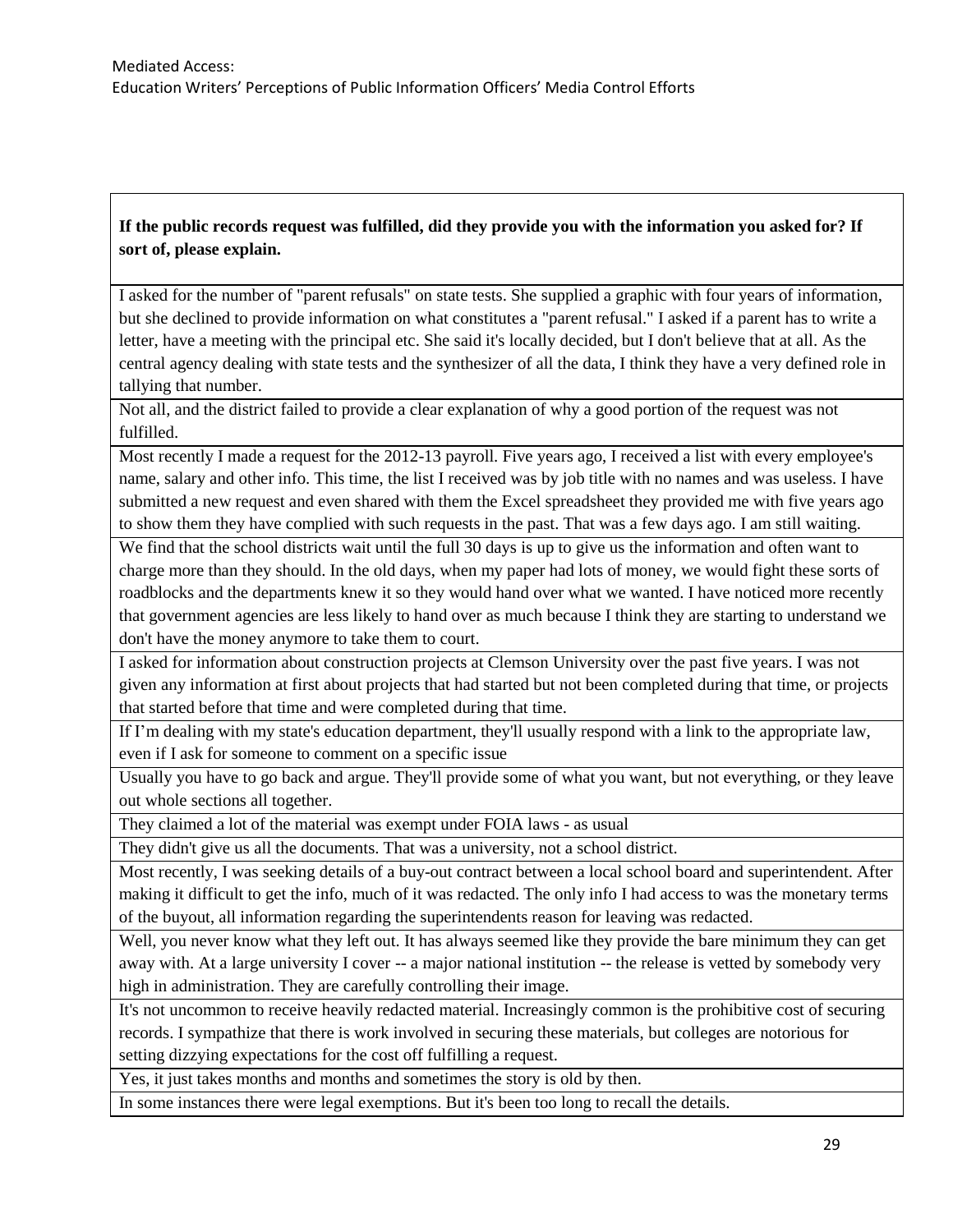The college ultimately gave me the documents I requested, but only after I won an appeal with the PA Office of Open Records, a state agency, and then only after I was adamant that I would not come to campus for a meeting with college officials prior to receiving the documents (their pre-spin tactic).

They have been good about providing the information. With the most recent request, though, they ignored the request and sent a completely different set of documents. I do think that was intentional.

I recently put in a similar records request to two institutions. The first responded enthusiastically -- but I found that the documents provided were incomplete. The second has not responded. Our attorneys are now on the case.

Did not cite statutory exceptions, as required by state law.

Price was too high to have entire request fulfilled.

Sometimes requests are incomplete.

They provided answers to a set list of basic questions (for specific numbers, statistics) but then delayed in providing redacted records.

Partial compliance, or "misunderstanding" the request.

I did two requests, one for a superintendent evaluation, one for outgoing email from School Board members. I received the evaluation the same day I requested it. I was told the School Board emails will take longer.

Some documents were withheld citing exclusions. I had to go to the office to view the records, then request and pay for copies, despite my request for electronic copies.

Most of the time yes. However, information I need is sometimes "not tracked" or compiling it for me would cost more than my news outlet can pay. The costs seem very inflated by the school district on occasion.

It was about the huge number of long, paid leaves granted to teachers. They provided an accounting of what it cost and number of administrative paid leaves, but refused to generalize about what the leaves were for, or provide names and charges involved in investigations, which by California law they should. We'll have to get our lawyer involved to go forward, which my editors have yet to do.

Some questions are ignored. Also, the state law is that they are supposed to respond quickly but if they are going to take longer than 10 days or fight it, they have to tell journalists. This is often misinterpreted -- by journalists as well as your above question indicates -- that they have 10 days to get us the info (even if it's readily available and could be sent immediately).

Sometimes they are great with records requests, and sometimes we have to ask multiple times to get what we originally requested.

I request paper records and get a database. Information is routinely deleted from databases citing FOIA exemptions --- then subsequent requests come back with that information included. They create lots of databases which is not only above and beyond the law, it's time consuming and less informative. Just about all records requests come back so late they're no longer timely or useful. And I'm 97 percent sure all requests get screened by PIO so ones really harmful to district take the longest.

Will either not answer with specific information or will only answer half of my inquiries.

I have extensive experience with open records, and I have found that institutions' responses vary quite widely.

I get the information but not always in computerized form. Sometimes I get financial data in paper form that's not easily inputted into a spreadsheet program without typing it in. But I get the info even if it doesn't come in the form I'd like.

In my most case of seeking a public record, the superintendent accommodated my request immediately.

They sent a form letter citing privacy laws; the information was given to me after I sent another request stating that we would not publish any identifying information.

In the system I cover most often, I usually don't use the open records process because our state has a poor open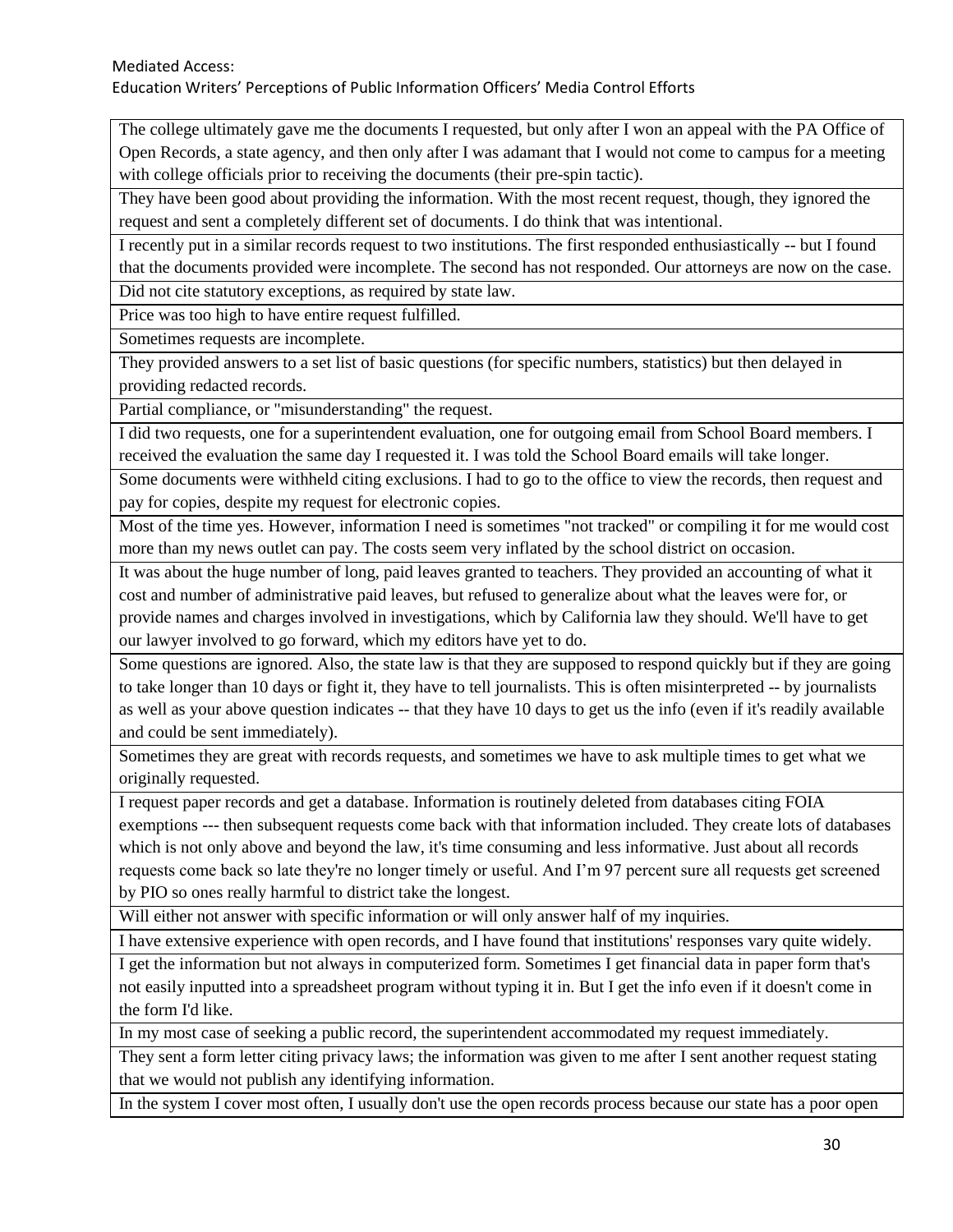records law and much of what I need isn't covered by it. So I have to negotiate, ask and ask again.

I'm still waiting for the latest one.

I've had varying degrees of success depending on the record that was requested. The more potentially controversial, the more the "records" provided are not exactly what I was looking for, even if the APRA request was written with reasonable specificity. If I appeal the request and say their response didn't answer the request, they'll just use one of the exceptions allowed to them under the law in order to avoid answering it.

They provided some of the information I requested, but other documents I expected to be in the request were not included. I had a sneaking suspicion things were left out, but I couldn't prove it or come up with another request to probe deeper.

I had requested school districts' responses to a DOE survey. Spokeswoman sent some but said not all had come in yet, and she would send more as they arrived. I doubt I received all the responses that DOE had.

It frequently will have most of the information, while leaving some bits of the request out altogether.

They provide the bare minimum amount of information and often send either too much so I must go through a lot of data or push back against redacted info or almost threaten that I will have to pay large amount of money to get the data.

The school district was not able to provide records from as far back as I'd asked for.

There's rarely any evidence common sense is used in this process. If you ask for something for "Jon. H. Smith" and the record is listed for "Jon smith," you usually need to make a second request.

They sent it to the attorney general's office for an opinion on whether they had to release the documents.

They show just their better work,

### **Did the PIO or custodian answer questions you had about the public records or the information you were seeking? If sort of, please explain.**

In coded language. My questions were not answered directly; I had to ask the question(s) several times, in several different ways.

Told me they would try to get the info but never dud

Once I actually know something the PIO becomes much more helpful in an effort to spin information a particular way.

After more than a month of extensions and delays the request was denied citing an exemption in state law.

They answer with vague language or say something to the effect of, "The office cannot respond at this time." PIO offers vague responses or "I have to get back to you on that" and never does.

The last time I had to turn in a request for public records/information I gave it to an office secretary not the PIO and I think she just wanted the form as cover for handing over the documents - which she did immediately after I handed her the form.

I had some questions about how to interpret the document and she just referred me back to the document.

Sometimes, we have found out after the fact that information was likely left out.

I've submitted maybe 3-5 public records requests in recent years. Often administrators won't even answer my emails or messages about them, sometimes referring me to their attorneys, who usually give vague and unhelpful answers.

Usually, I need to go through communications in order to get the person who provided the information to explain